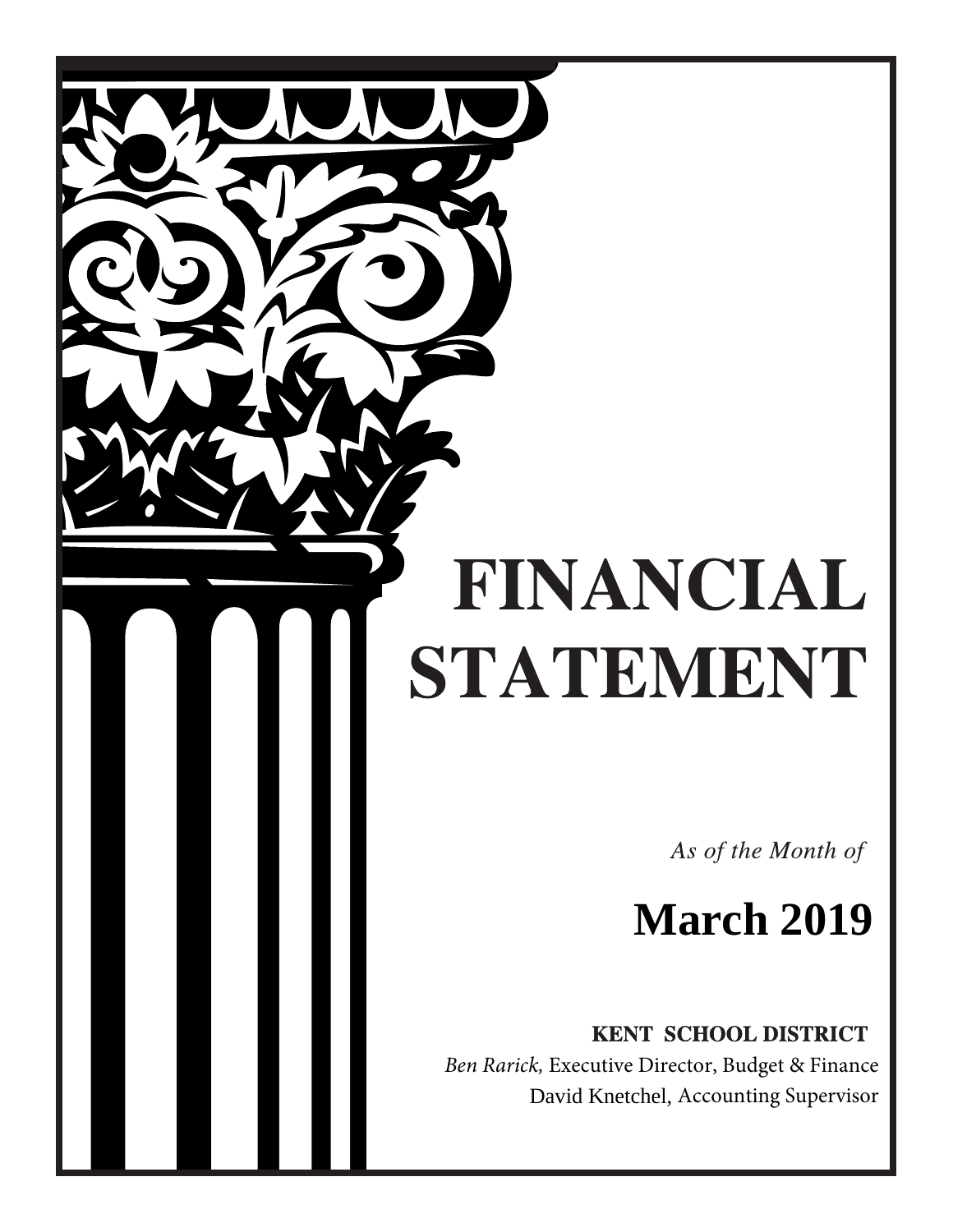## **INTRODUCTION**

This financial analysis report is organized into the following sections:

- General Fund
- Associated Student Body Fund
- Debt Service Fund
- Capital Projects Fund
- Transportation Vehicle Fund
- Permanent Fund
- Staffing

The purpose of the financial analysis section is to provide a summary of the financial operations of the general fund and other funds for the month of March 2019. Current data is compared to the previous year.

## I. **GENERAL FUND (EXHIBIT 3)**

## 1. **Fund Balance Comparison**

The following table compares the financial operating results between March 2018 and March 2019.

|                                                                                                  | <b>March 2018</b>                        |                                         |               |                                     |  |
|--------------------------------------------------------------------------------------------------|------------------------------------------|-----------------------------------------|---------------|-------------------------------------|--|
|                                                                                                  |                                          | <b>March 2019</b>                       | Variances     |                                     |  |
| <b>Total Beginning Fund Balance</b>                                                              | \$<br>$(5,607,909)$ \$                   | 29.497                                  | <sup>\$</sup> | 5,637,406                           |  |
| <b>Total Fund Balance</b>                                                                        | (5,607,909)                              | 29,497                                  |               | 5,637,406                           |  |
| Revenues<br><b>Other Financing Sources</b><br><b>Total Resources</b>                             | 192,470,617<br>822<br>192,471,439        | 233, 325, 279<br>138,123<br>233,463,402 |               | 40,854,662<br>137,301<br>40,991,963 |  |
| <b>Expenditures</b><br>Other Financing Uses<br><b>Total Uses</b>                                 | 199,761,166<br>(105, 105)<br>199,656,061 | 207, 472, 771<br>207,472,771            |               | 7,711,605<br>105,105<br>7,816,710   |  |
| <b>Excess (Deficiency) of Revenues over</b><br><b>Expenditures</b><br><b>Ending Fund Balance</b> | \$<br>(7, 184, 622)<br>$(12,792,531)$ \$ | 25,990,631<br>26,020,128                | S             | 33, 175, 253<br>38,812,659          |  |

The ending fund balance for March 2019 improved by \$38.8 million compared to March 2018, due to the beginning fund balances and revenue and expenditures variances, which are explained later in this report.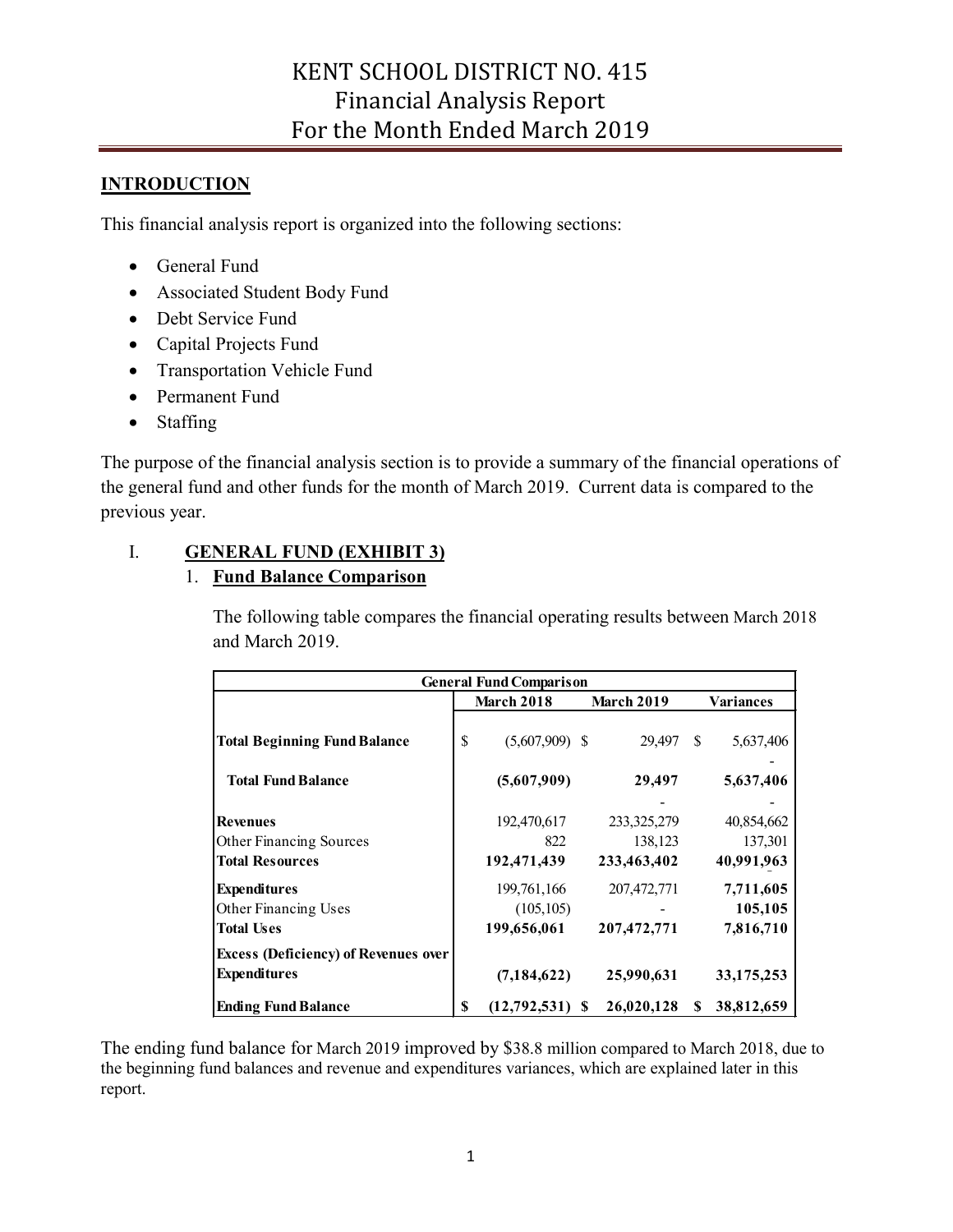The next table shows the reconciliation between King County's cash and investments and the district's fund balance in the general fund as of March 2019.

| <b>Reconciliation Cash &amp; Investment/Fund Balance</b> |                |  |  |  |  |  |  |
|----------------------------------------------------------|----------------|--|--|--|--|--|--|
| Net Cash & Investment per County/Bank \$                 | 39,615,760     |  |  |  |  |  |  |
| <b>Plus: Other Assets</b>                                |                |  |  |  |  |  |  |
| Tax Receivable                                           | 40,273,156     |  |  |  |  |  |  |
| Due from Other Funds/Govt.                               | 193,569        |  |  |  |  |  |  |
| Receivables                                              | 293,178        |  |  |  |  |  |  |
| Inventory                                                | 502,503        |  |  |  |  |  |  |
| Other Items                                              |                |  |  |  |  |  |  |
| <b>Total Assets</b>                                      | 80,878,165     |  |  |  |  |  |  |
| Less: Liabilities                                        |                |  |  |  |  |  |  |
| Accounts Payable                                         | (1,840,386)    |  |  |  |  |  |  |
| (Warrants Outstanding included in A/P)                   |                |  |  |  |  |  |  |
| Interfund Loans Payable                                  |                |  |  |  |  |  |  |
| Salaries & Payroll Taxes                                 | (12, 149, 467) |  |  |  |  |  |  |
| Due to Other Funds                                       | (587,707)      |  |  |  |  |  |  |
| <b>Total Liabilities</b>                                 | (14,577,560)   |  |  |  |  |  |  |
| <b>Less: Deferred Inflows of Resources</b>               |                |  |  |  |  |  |  |
| Unavailable Revenue                                      | (40, 280, 477) |  |  |  |  |  |  |
| <b>Total Deferred Inflows of Resources</b>               | (40, 280, 477) |  |  |  |  |  |  |
| S<br><b>Fund Balance per GL</b>                          | 26,020,128     |  |  |  |  |  |  |

#### 2. **Revenues and other Financing Sources**

The general fund revenue and other financing sources were 40.8 million or 21.2% higher than last fiscal year, for the same period. This was primarily due to increases in State General Purpose and State Special Purpose revenues, as can be seen from the table below.

| <b>Revenue and Other Financing Sources Comparison by Year</b> |    |                   |                     |                   |               |                         |  |             |  |  |
|---------------------------------------------------------------|----|-------------------|---------------------|-------------------|---------------|-------------------------|--|-------------|--|--|
|                                                               |    | Y-T-D             |                     |                   | Y-T-D         |                         |  |             |  |  |
|                                                               |    | <b>March 2018</b> | Percent<br>of Total | <b>March 2019</b> |               | <b>Percent of Total</b> |  | Variance    |  |  |
| Local Taxes                                                   | \$ | 34,977,330        | 18.16%              | -S                | 31,964,202    | $13.69\%$ \$            |  | (3,013,128) |  |  |
| Local Non-Taxes                                               |    | 4,021,281         | 2.09%               |                   | 3,809,147     | 1.63%                   |  | (212, 134)  |  |  |
| State, General Purpose                                        |    | 113,471,933       | 58.92%              |                   | 147,539,846   | 63.20%                  |  | 34,067,913  |  |  |
| State, Special Purpose                                        |    | 28,584,542        | 14.84%              |                   | 38,715,337    | 16.58%                  |  | 10,130,795  |  |  |
| Federal, General Purpose                                      |    | 16,702            | 0.01%               |                   |               | $0.00\%$                |  | (16,702)    |  |  |
| Federal, Special Purpose                                      |    | 10,872,817        | 5.65%               |                   | 10,749,695    | $4.60\%$                |  | (123, 122)  |  |  |
| Revenue from Other School Districts                           |    | 36,886            | 0.02%               |                   | 6,777         | $0.00\%$                |  | (30,109)    |  |  |
| Revenue from Other Agencies                                   |    | 489,126           | 0.25%               |                   | 540,277       | 0.23%                   |  | 51,151      |  |  |
| <b>Revenue-Other Financing Sources</b>                        |    | 105,927           | 0.06%               |                   | 138,123       | $0.06\%$                |  | 32,196      |  |  |
| <b>Total Revenue</b>                                          |    | \$192,576,544     | $100.00\%$          |                   | \$233,463,402 | $100.00\%$ \$           |  | 40,886,858  |  |  |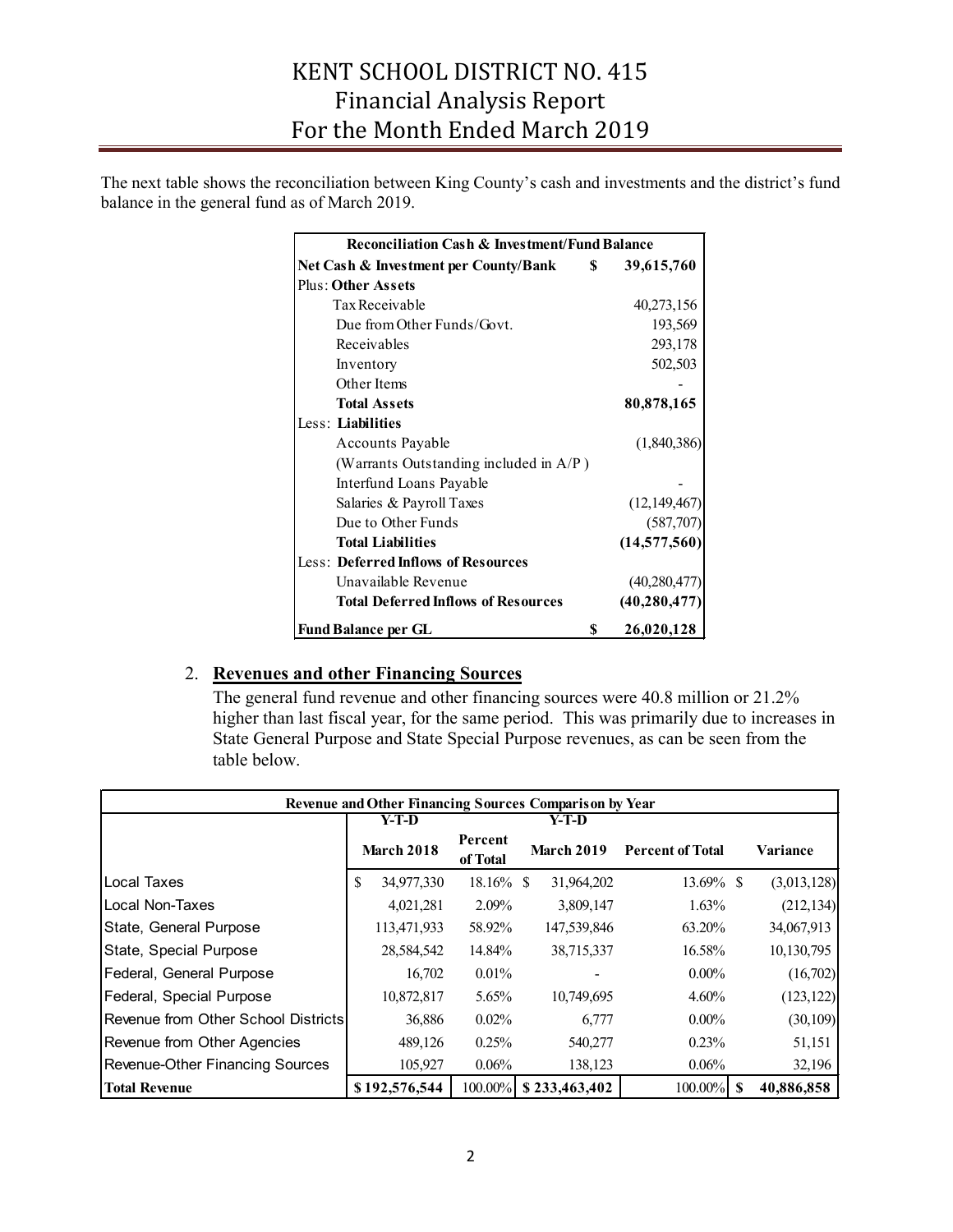Local Taxes – This revenue consists of tax receipts from the Educational Programs and Operations (EP&O) levies. Year to date local tax collections were \$3 million lower this year compared to March 2018 due to lower tax collections by King County.

Local Non-Taxes – This revenue is made up of student lunch receipts, tuitions and fees, investment earnings, and other small sources. The year to date decrease of \$212,134 or 5.3% from March 2018 are due to decreases in tuition and fees, facility rentals, insurance recoveries, and miscellaneous receipts.

State, General Purpose - This revenue comes from two sources: apportionment and local effort assistance (LEA).

Apportionment is the revenue received through a state funding formula that is based on the average number of students enrolled and allocations of staff units from the prototypical school model. Basic and career-technical education revenues are included in this revenue.

Local Effort Assistance (LEA) is revenue provided by the state to equalize local levy rates for districts with a proportionally lower assessed valuation tax base.

The state general purpose year to date revenue increased by \$34 million or 30% compared to March 2018, mainly in the state apportionment.

State, Special Purpose – This revenue includes funding for Special Education, Learning Assistance, Bilingual Education, Highly Capable, Nutrition Services and Transportation. It is based on various formulas for students receiving services from specific programs. This revenue category fluctuates from year to year. This year to date revenue increased by \$10 million or 35.4% compared to last year.

Federal, General Purpose – This revenue comes from: (a) direct federal funds for Reserve Officer Training Corps (ROTC), (b) funds related to the harvest of federal forest lands within the district's boundaries, (c) impact aid associated with students living in subsidized housing, and (d) federal lieu-of-taxes.

This revenue fluctuates and is difficult to project.

Federal, Special Purposes – This revenue is provided by the federal government to support programs for special needs students such as those needing help with reading and math (federal grants).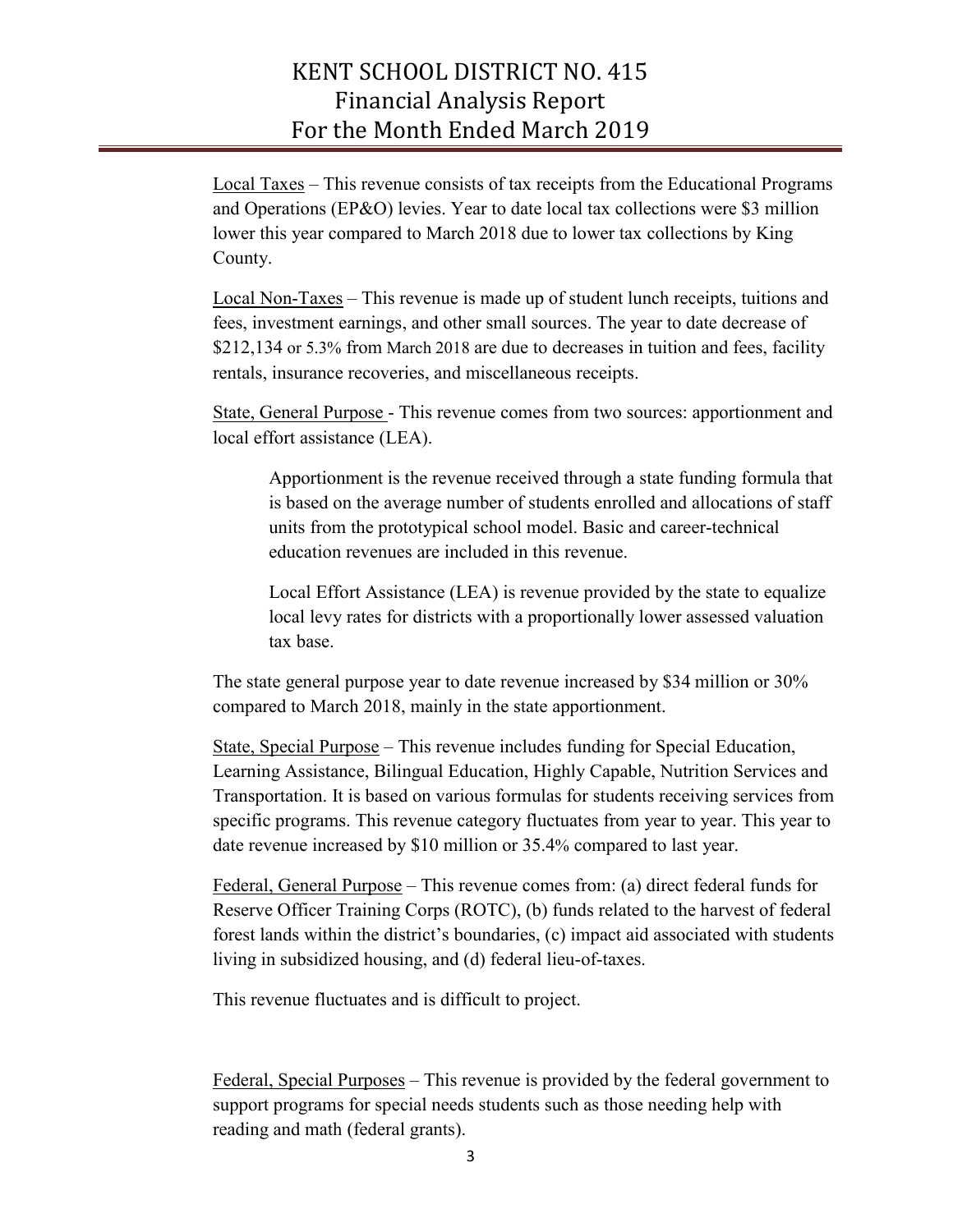Expenditures for these programs are limited to revenue received, thus it has no net impact on the district's budget.

Revenue From Other Districts – This revenue reflects reimbursements received for special education services rendered to students from other school districts. The district has received \$6,777 through the month of March 2019.

Revenue From Other Agencies – This revenue relates to agreements and partnerships with governmental agencies and businesses to help fund educational programs. The district received \$540,277 through the month of March 2019.

Revenue From Other Financing Sources – This revenue relates to sales of surplus equipment, and interfund transfers. Revenue from other financing sources was \$138,123 through the month of March 2019.

#### 3. **Expenditures and Other Financing Uses**

Year to date expenditures and other financing uses for this month were \$207.4 million, which is \$7.7 million or 3.8% higher than last year. This is primarily a result of increases in expenditures for certificated salaries, payroll-related benefits, and contractual services. Comparisons of the current month's expenditures to the same period last year by object and variances are shown below:

| <b>Expenditures and Other Financing Uses Comparison To Prior Year</b> |                   |               |                            |                   |             |                                   |  |           |  |  |  |
|-----------------------------------------------------------------------|-------------------|---------------|----------------------------|-------------------|-------------|-----------------------------------|--|-----------|--|--|--|
|                                                                       | <b>March 2018</b> |               | Percent of<br><b>Total</b> | <b>March 2019</b> |             | <b>Percent of</b><br><b>Total</b> |  | Variance  |  |  |  |
| Certificated Salaries                                                 | S                 | 91,161,819    | 45.64%                     | <sup>S</sup>      | 93,903,661  | $45.26\%$ \$                      |  | 2,741,842 |  |  |  |
| Classified Salaries                                                   |                   | 31,989,196    | 16.01%                     | -S                | 32,209,642  | 15.52%                            |  | 220,446   |  |  |  |
| <b>Employee Benefits</b>                                              |                   | 48,769,309    | 24.41\% \,                 |                   | 49,782,061  | 23.99%                            |  | 1,012,752 |  |  |  |
| Supplies & Materials                                                  |                   | 6,715,503     | $3.36\%$ \$                |                   | 6,938,136   | $3.34\%$                          |  | 222,633   |  |  |  |
| Contractual Services                                                  |                   | 21,015,460    | $10.52\%$                  | -S                | 24,389,425  | 11.76%                            |  | 3,373,965 |  |  |  |
| Local Mileage & Travel                                                |                   | 75,728        | $0.04\%$                   | -S                | 131,967     | $0.06\%$                          |  | 56,239    |  |  |  |
| Capital Outlay                                                        |                   | 34,153        | $0.02\%$                   | -S                | 117,879     | $0.06\%$                          |  | 83,726    |  |  |  |
| Other Financing Uses                                                  |                   |               | $0.00\%$                   |                   |             | $0.00\%$                          |  |           |  |  |  |
| <b>Total</b>                                                          |                   | \$199,761,168 | 100.00%                    | S                 | 207,472,771 | $100.00\%$ \$                     |  | 7,711,603 |  |  |  |

#### II. **ASSOCIATED STUDENT BODY FUND (EXHIBIT 4)**

ASB revenue and expenditures through March 2019 were respectively \$1.5 million and \$1.28 million, resulting in a fund balance of \$2 million.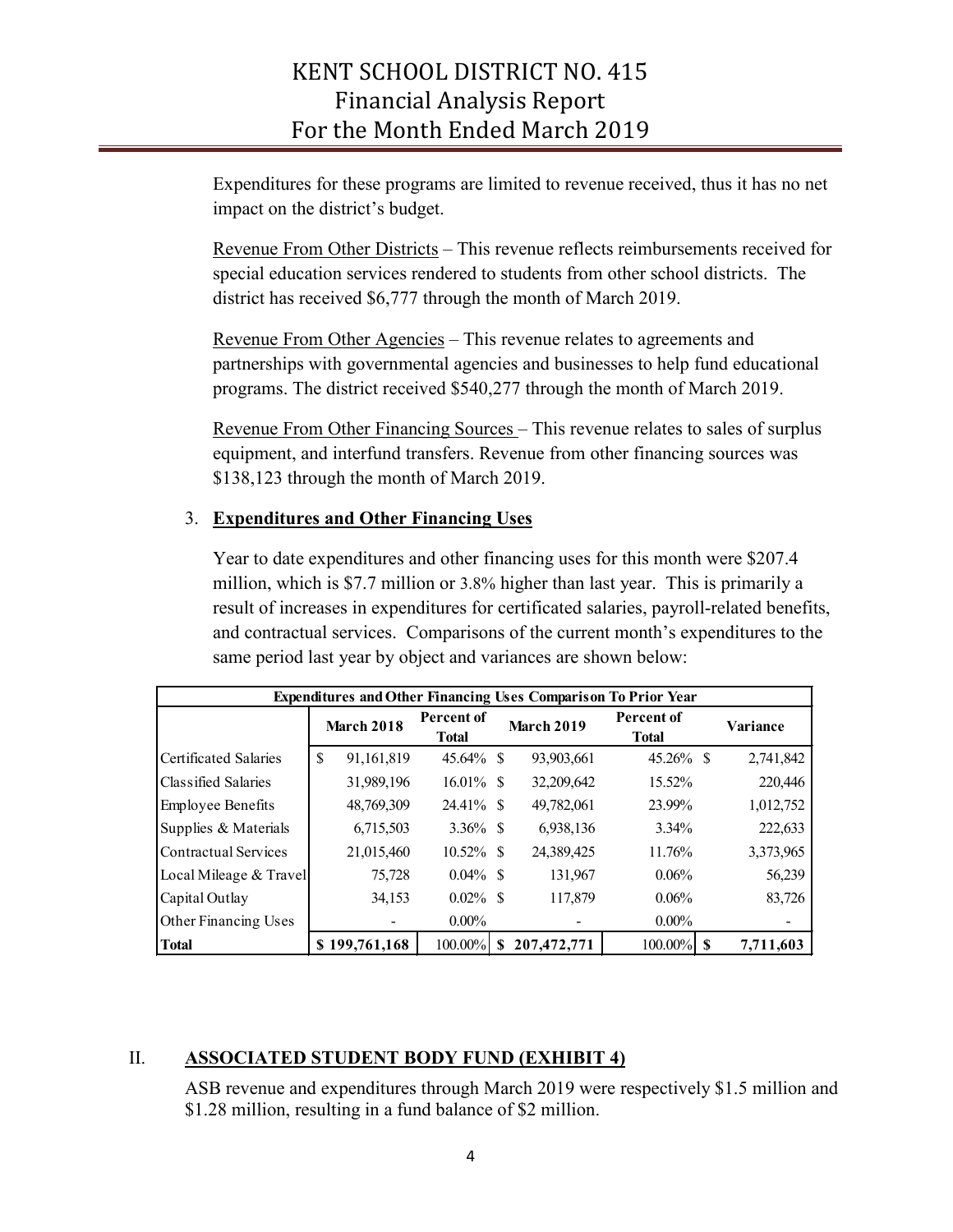#### III. **DEBT SERVICE FUND (EXHIBIT 5)**

The Debt Service Fund is used to accumulate resources (property taxes, investment earnings, transfers from other funds to pay debts) to meet the district's long-term obligation for voted and non-voted debts.

The debt payments (principal, interest, and bond transfer fees) are scheduled for December and June. The debt payments are related to the following debt issuances:

- Unlimited Tax General Obligation Bonds, issued from 2010 through 2018, including Qualified School Construction Bonds and Refunding Bonds issued on November 4, 2010.
- Limited Tax General Obligation Bond Series 2015 issued June 30, 2015 for student transportation vehicles.

On October 30, 2018, the district issued Unlimited Tax Obligation Bonds in the principal amount of \$72,200,000, plus \$7,800,000 of original issue premium, using \$80,000,000 of the district's current bond authorization. The bonds were issued as part of the District's 2016 voter-approved authorization for the issuance of no more than \$252,000,000 of unlimited tax general obligation bonds. These bonds represent the second series of bonds issued under the bond authorization.

Year to date property tax collections through March 2019 were \$13.2 million.

#### IV. **CAPITAL PROJECTS FUND (EXHIBIT 6)**

Year to date expenditures and encumbrances committed as of March 2019 are \$39.9 million, thus 49% of the Capital Projects Fund budget has been committed. Construction activities vary from month to month depending on construction priorities of projects; therefore, comparison between actual and budget for specific projects is not meaningful.

#### V. **TRANSPORTATION VEHICLE FUND (EXHIBIT 7)**

Year to date expenditures and encumbrances committed as of March 2019 are \$589,000, thus 53% of the Transportation Vehicle Fund budget had been committed. The fund balance for the Transportation Vehicle fund is \$704,464 through March 2019.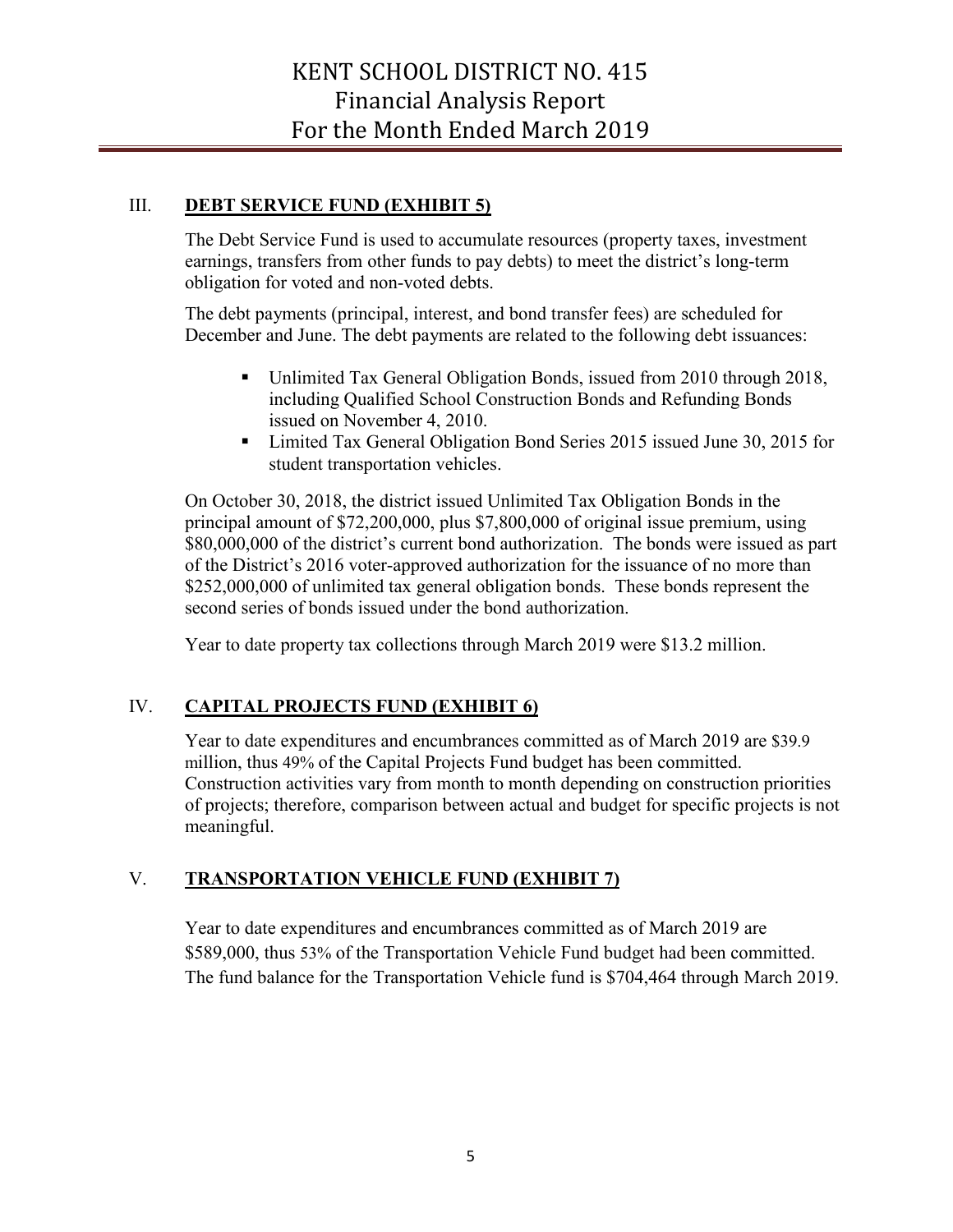#### VI. **STAFFING**

The staffing report compares the staffing approved in the original budget with the current staffing recorded in the district's HR/Fiscal system as measured at month-end. It should be noted that staffing levels may change daily as employee status changes due to resignations, retirements, changes in part-time and full-time status, etc., are processed.

#### Key

- "Budget FTE" is the Board approved Full Time Equivalent (FTE) for the current fiscal year.
- "Current FTE" reflects actual Full Time Equivalent (FTE) for the current month.
- "Other Programs" reflects the total of eleven different programs (such as Title I, Learning Assistance, Career & Technical Education, etc.). Throughout each individual program, differences are within the expected tolerances for this point in the school year unless otherwise noted.

Explanation of differences shown in staffing chart below:

- Certificated Special Education: The 43.295 FTE reflects positions not yet filled compared to budget. These budgeted positions are needed to cover costs of outside contracted agency staff (such as Speech Language, Pathologists, and Psychologists).
- Classified Special Education: The 10.550 FTE under budget is the built-in capacity for new special education students throughout the fiscal year.

| <b>Staffing - March 2019</b>       |               |                |                               |  |  |  |  |  |  |  |
|------------------------------------|---------------|----------------|-------------------------------|--|--|--|--|--|--|--|
|                                    |               | F.T.E.         |                               |  |  |  |  |  |  |  |
|                                    | <b>Budget</b> | <b>Current</b> | (Over)/Under<br><b>Budget</b> |  |  |  |  |  |  |  |
| Certificated                       |               |                |                               |  |  |  |  |  |  |  |
| <b>Basic Education</b>             | 1,423.304     | 1,358.859      | 64.445                        |  |  |  |  |  |  |  |
| Special Education - State          | 251.713       | 208.434        | 43.279                        |  |  |  |  |  |  |  |
| Special Education - Federal        |               |                |                               |  |  |  |  |  |  |  |
| <b>Sub-total Special Education</b> | 251.713       | 208.434        | 43.279                        |  |  |  |  |  |  |  |
| Other Programs                     | 188.174       | 230.139        | (41.965)                      |  |  |  |  |  |  |  |
| <b>Total Certificated</b>          | 1,863.191     | 1,797.432      | 65.759                        |  |  |  |  |  |  |  |
| <b>Classified</b>                  |               |                |                               |  |  |  |  |  |  |  |
| <b>Basic Education</b>             | 318.664       | 312.798        | 5.866                         |  |  |  |  |  |  |  |
| Special Education - State          | 170.429       | 161.690        | 8.739                         |  |  |  |  |  |  |  |
| Special Education - Federal        | 38.564        | 36.225         | 2.339                         |  |  |  |  |  |  |  |
| <b>Sub-total Special Education</b> | 208.993       | 197.915        | 11.078                        |  |  |  |  |  |  |  |
| Other Programs                     | 508.847       | 506.310        | 2.537                         |  |  |  |  |  |  |  |
| <b>Total Classified</b>            | 1,036.504     | 1,017.023      | 19.481                        |  |  |  |  |  |  |  |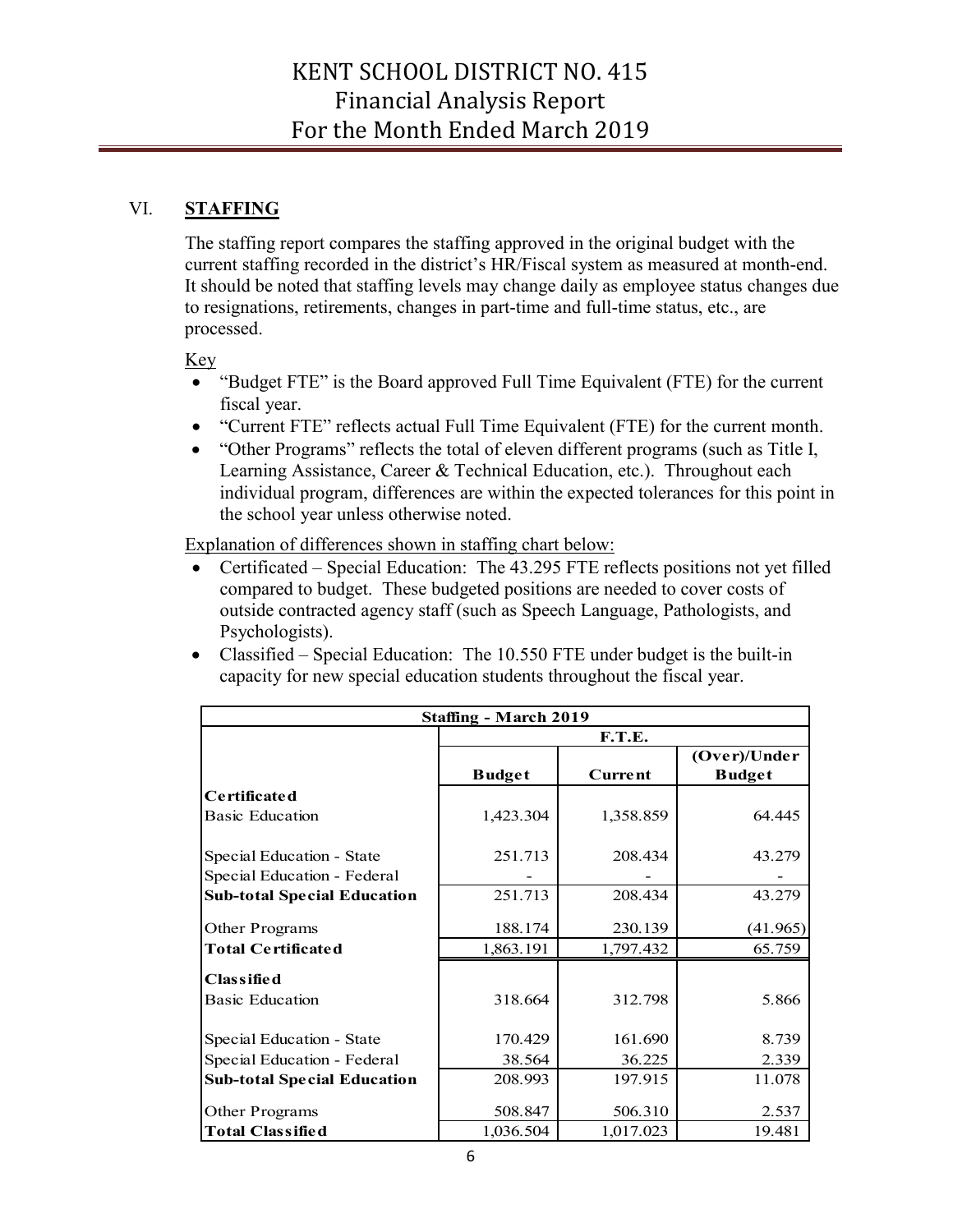#### **KENT SCHOOL DISTRICT NO. 415 FUND BALANCE SHEETS GOVERNMENTAL FUNDS March 2019**

|                                        | <b>GENERAL</b><br><b>FUND</b> | <b>SPECIAL</b><br><b>REVENUE</b><br><b>FUND (ASB)</b> | <b>DEBT</b><br><b>SERVICE</b><br><b>FUND</b> | <b>CAPITAL</b><br><b>PROJECT</b><br><b>FUND</b> | <b>TRANSPORTATION</b><br><b>VEHICLE FUND</b> | <b>PERMANENT</b><br>(REEPLOEG) | <b>TOTAL</b><br><b>GOVERNMENTAL</b><br><b>FUNDS</b> |
|----------------------------------------|-------------------------------|-------------------------------------------------------|----------------------------------------------|-------------------------------------------------|----------------------------------------------|--------------------------------|-----------------------------------------------------|
| <b>ASSETS:</b>                         |                               |                                                       |                                              |                                                 |                                              |                                |                                                     |
| Cash and Cash Equivalents              | 39,615,760                    | 2,027,290<br>-S                                       | 2,790,325<br>s                               | - S<br>111,194,397 \$                           | 705,337                                      | s.<br>184,939                  | 156,518,048<br>-S                                   |
| Construction Retainage Escrow          |                               |                                                       |                                              | 8,860,992                                       |                                              |                                | 8,860,992                                           |
| Property Tax Receivable                | 40,273,156                    |                                                       | 37,122,886                                   | 19,433,775                                      |                                              |                                | 96,829,817                                          |
| <b>Interfund Loans Receivable</b>      |                               |                                                       |                                              |                                                 |                                              |                                |                                                     |
| Accounts Receivable, Net               | 293,178                       | 60                                                    |                                              |                                                 |                                              |                                | 293,238                                             |
| Prepaid Expenses                       |                               | 124                                                   |                                              |                                                 |                                              |                                | 124                                                 |
| Due From Other Funds                   | 171,889                       | 224,217                                               | 360,684                                      | 3,781                                           |                                              |                                | 760,571                                             |
| Due From Other Government Units        | 21,681                        |                                                       |                                              |                                                 |                                              |                                | 21,681                                              |
| Inventories at Cost                    | 502,503                       |                                                       |                                              |                                                 |                                              |                                | 502,503                                             |
| TOTAL ASSETS                           | 80,878,165                    | 2,251,691                                             | 40,273,895                                   | 139,492,944                                     | 705,337                                      | 184,939                        | 263,786,972                                         |
| <b>LIABILITIES:</b>                    |                               |                                                       |                                              |                                                 |                                              |                                |                                                     |
| Accounts Payable                       | 1,803,963                     | 106,116                                               |                                              | 762,594                                         |                                              |                                | 2,672,674                                           |
| Accrued Wages & Benefits Payable       | 12,149,467                    |                                                       |                                              | $\sim$                                          |                                              |                                | 12,149,467                                          |
| <b>Accrued Interest Payable</b>        |                               |                                                       |                                              |                                                 |                                              |                                |                                                     |
| <b>Accrued Contingent Losses</b>       | 36,423                        |                                                       | 8,966                                        | 47,917                                          | 873                                          | 137                            | 94,315                                              |
| Due To Other Funds                     | 587,707                       | 50,222                                                |                                              | 121,199                                         |                                              |                                | 759,128                                             |
| Due To Other Governmental Units        |                               |                                                       |                                              |                                                 |                                              |                                |                                                     |
| Interfund Loans Payable                |                               |                                                       |                                              | $\overline{\phantom{a}}$                        |                                              |                                |                                                     |
| TOTAL LIABILITIES                      | 14,577,560                    | 156,338                                               | 8,966                                        | 931,711                                         | 873                                          | 137                            | 15,675,584                                          |
| DEFERRED INFLOWS OF RESOURCES:         |                               |                                                       |                                              |                                                 |                                              |                                |                                                     |
| Unavailable Revenue                    | 7,321                         |                                                       |                                              | 8,860,992                                       |                                              |                                | 8,868,313                                           |
| Unavailable Revenue - Taxes Receivable | 40,273,156                    | ÷                                                     | 37,122,886                                   | 19,433,775                                      |                                              |                                | 96,829,817                                          |
| <b>TOTAL DEFERRED</b>                  |                               |                                                       |                                              |                                                 |                                              |                                |                                                     |
| <b>INFLOWS OF RESOURCES:</b>           | 40,280,477                    |                                                       | 37,122,886                                   | 28,294,767                                      |                                              | ä,                             | 105,698,129                                         |
| <b>FUND BALANCES</b>                   |                               |                                                       |                                              |                                                 |                                              |                                |                                                     |
| Nonspendable:                          |                               |                                                       |                                              |                                                 |                                              |                                |                                                     |
|                                        |                               |                                                       |                                              |                                                 |                                              |                                | 607,409                                             |
| Inventory/Prepayments                  | 607,409                       |                                                       |                                              |                                                 |                                              |                                |                                                     |
| Permanent Fund Principal               |                               |                                                       |                                              |                                                 |                                              | 165,000                        | 165,000                                             |
| Restricted for:                        |                               |                                                       |                                              |                                                 |                                              |                                |                                                     |
| <b>Bond Proceeds</b>                   |                               |                                                       |                                              | 103,345,238                                     |                                              |                                | 103,345,238                                         |
| <b>State Proceeds</b>                  |                               |                                                       |                                              | 1,335,322                                       |                                              |                                | 1,335,322                                           |
| Other Proceeds                         |                               |                                                       |                                              | 124,699                                         |                                              |                                | 124,699                                             |
| Associated Student Body Fund           |                               | 2,095,353                                             |                                              |                                                 |                                              |                                | 2,095,353                                           |
| Debt Service                           |                               |                                                       | 3,142,043                                    |                                                 |                                              |                                | 3,142,043                                           |
| School Construction                    |                               |                                                       |                                              |                                                 |                                              |                                |                                                     |
| Transportation Vehicle Fund            |                               |                                                       |                                              |                                                 | 704,464                                      |                                | 704,464                                             |
| Uninsured Risks & Self-Insurance       | 1,477,583                     |                                                       |                                              |                                                 |                                              |                                | 1,477,583                                           |
| Carryovers and Others                  | 2,815,930                     |                                                       |                                              |                                                 |                                              |                                | 2,815,930                                           |
| <b>Committed From Levy Proceeds</b>    |                               |                                                       |                                              | 4,699,046                                       |                                              |                                | 4,699,046                                           |
| Assigned Fund Balance                  |                               |                                                       |                                              | 762,162                                         |                                              | 19,803                         | 781,965                                             |
| <b>Unassigned Fund Balance:</b>        |                               |                                                       |                                              |                                                 |                                              |                                |                                                     |
| Minimum Fund Balance Policy            |                               |                                                       |                                              |                                                 |                                              |                                |                                                     |
| Unassigned Fund Balance                | 21,119,207                    |                                                       |                                              |                                                 |                                              |                                | 21,119,207                                          |
| TOTAL FUND BALANCES                    | 26,020,128                    | 2,095,353                                             | 3,142,043                                    | 110,266,467                                     | 704,464                                      | 184,803                        | 142, 413, 258                                       |
| TOTAL LIABILITIES & FUND BALANCES      | $$80,878,165$ \ \ \$          | 2,251,691                                             |                                              | $$40,273,895$ $$139,492,945$ \$                 | $705,337$ \$                                 | $184,940$ \$                   | 263,786,972                                         |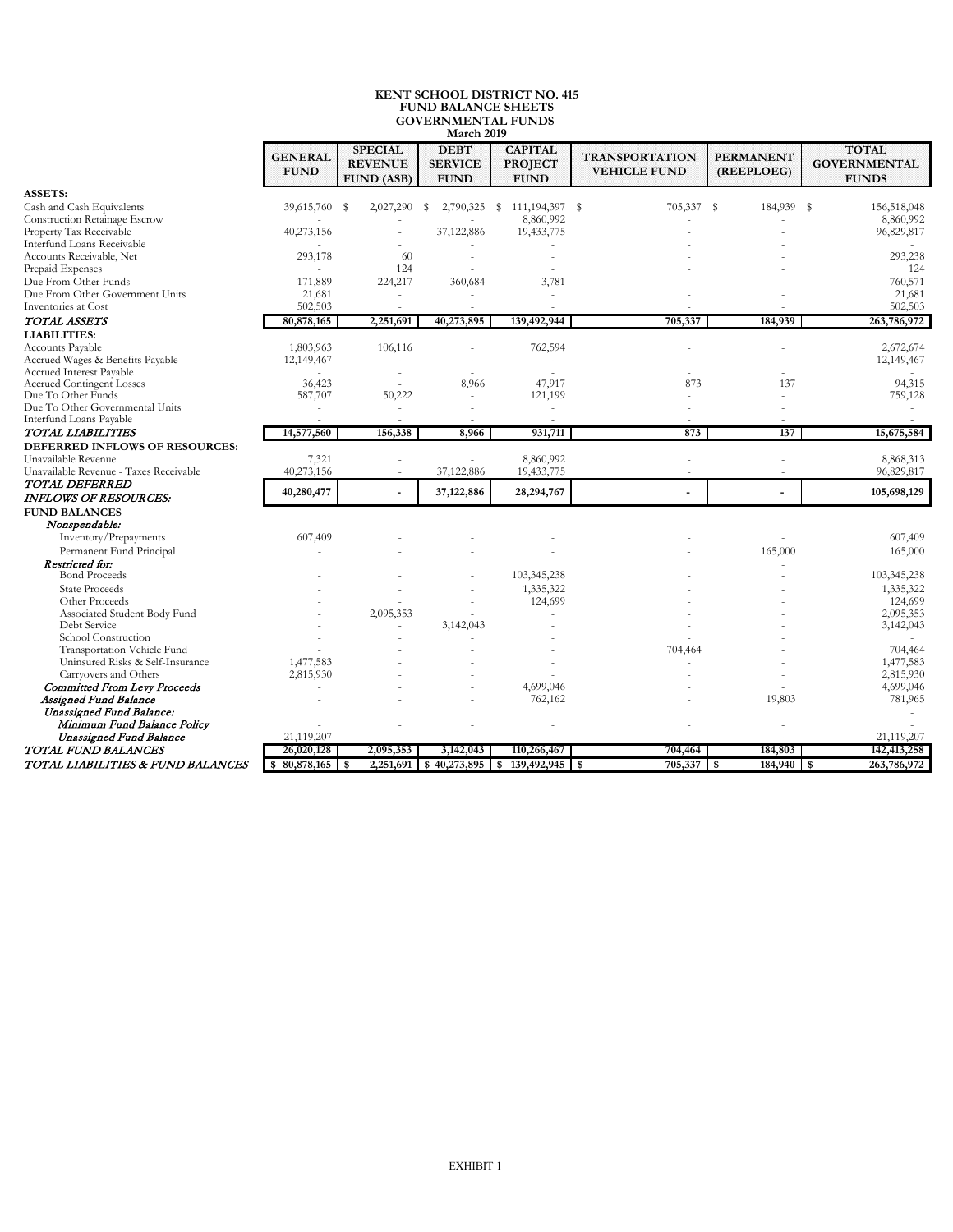#### **KENT SCHOOL DISTRICT NO. 415 STATEMENT OF REVENUES, EXPENDITURES, AND CHANGES IN FUND BALANCES GOVERNMENTAL FUNDS**

|                                                          |                                                                           |                           |                                                         | <b>March 31, 2019</b>              |                                        |                                              |                                |                                                     |
|----------------------------------------------------------|---------------------------------------------------------------------------|---------------------------|---------------------------------------------------------|------------------------------------|----------------------------------------|----------------------------------------------|--------------------------------|-----------------------------------------------------|
|                                                          |                                                                           | <b>GENERAL FUND</b>       | <b>ASSOCIATED</b><br><b>STUDENT BODY</b><br><b>FUND</b> | <b>DEBT SERVICE</b><br><b>FUND</b> | <b>CAPITAL PROJECTS</b><br><b>FUND</b> | <b>TRANSPORTATION</b><br><b>VEHICLE FUND</b> | <b>PERMANENT</b><br>(REEPLOEG) | <b>TOTAL</b><br><b>GOVERNMENTAL</b><br><b>FUNDS</b> |
|                                                          | <b>BEGINNING FUND BALANCES:</b>                                           |                           |                                                         |                                    |                                        |                                              | s                              |                                                     |
| Nonspendable:                                            | <b>Inventory/Trust Principal</b>                                          | \$<br>$\sim$<br>607,409   | \$                                                      | s                                  | s                                      | s                                            | $\sim$<br>165,000              | s<br>772,409                                        |
| Restricted:                                              |                                                                           |                           |                                                         |                                    |                                        |                                              |                                |                                                     |
|                                                          | For Bond Proceeds<br>For State Proceeds                                   |                           |                                                         |                                    | 32,859,305                             |                                              |                                | 32,859,305                                          |
|                                                          | For Other Proceeds                                                        |                           |                                                         |                                    | 123,232                                |                                              |                                | 123,232                                             |
|                                                          | For Debt Services                                                         |                           |                                                         | 13,510,661                         |                                        |                                              |                                | 13,510,661                                          |
|                                                          | <b>Associated Student Body</b>                                            |                           | 1,825,208                                               |                                    |                                        |                                              |                                | 1,825,208                                           |
|                                                          | <b>Transportation Vehicle Fund</b><br><b>Committed From</b> Levy Proceeds |                           |                                                         |                                    | 1,253,182                              | 1,195,845                                    |                                | 1,195,845<br>1,253,182                              |
| <b>Assigned To:</b>                                      |                                                                           |                           |                                                         |                                    |                                        |                                              |                                |                                                     |
|                                                          | Unisured Risks (Unempl. + W/C)                                            | 1,477,583                 |                                                         |                                    |                                        |                                              |                                | 1,477,583                                           |
|                                                          | Carryovers & Others                                                       | 2,815,930                 |                                                         |                                    |                                        |                                              |                                | 2,815,930                                           |
|                                                          | <b>Fund Purposes</b>                                                      | $\overline{\phantom{a}}$  |                                                         |                                    | 789,270                                |                                              | 17,948                         | 807,218                                             |
| <b>Unassigned Fund Balance:</b>                          | Minimum Fund Balance Policy                                               | (4,871,425)               |                                                         |                                    |                                        |                                              |                                | (4,871,425)                                         |
|                                                          | <b>Unassigned Fund Balance</b>                                            |                           |                                                         |                                    |                                        |                                              |                                |                                                     |
|                                                          | <b>Total Beginning Fund Balances</b>                                      | 29,497                    | 1,825,208                                               | 13,510,661                         | 35,024,988                             | 1,195,845                                    | 182,948                        | 51,769,148                                          |
| <b>Prior Year Adjustments</b>                            |                                                                           |                           |                                                         | $\sim$                             |                                        | $\sim$                                       |                                |                                                     |
| <b>REVENUES</b>                                          |                                                                           |                           |                                                         |                                    |                                        |                                              |                                |                                                     |
| Local<br>State                                           |                                                                           | 35,773,349<br>186,255,182 |                                                         | 13,268,866                         | 5,327,124<br>5,103,521                 | 12,314<br>140,000                            | 1,887                          | -S<br>54, 383, 540<br>191,498,703                   |
| Federal                                                  |                                                                           | 10,749,695                |                                                         | 360,684                            |                                        | $\sim$                                       |                                | 11,110,379                                          |
| Miscellaneous                                            |                                                                           | 547,053                   | 1,550,870                                               |                                    |                                        |                                              |                                | 2,097,924                                           |
| <b>TOTAL REVENUES</b>                                    |                                                                           | 233,325,279               | 1,550,870                                               | 13,629,550                         | 10,430,645                             | 152,314                                      | 1,887                          | 259,090,546                                         |
| <b>EXPENDITURES</b>                                      |                                                                           |                           |                                                         |                                    |                                        |                                              |                                |                                                     |
| <b>Current Operating:</b>                                |                                                                           |                           |                                                         |                                    |                                        |                                              |                                |                                                     |
| Regular Instruction                                      |                                                                           | 119,221,975               |                                                         |                                    |                                        |                                              |                                | 119,221,975                                         |
| Special Instruction                                      |                                                                           | 31,224,565                |                                                         |                                    |                                        |                                              |                                | 31,224,565                                          |
| Vocational Instruction                                   |                                                                           | 6,105,093                 |                                                         |                                    |                                        |                                              |                                | 6,105,093                                           |
| Compensatory Instruction<br>Other Instructional Programs |                                                                           | 14,274,634<br>572,257     |                                                         |                                    |                                        |                                              |                                | 14,274,634<br>572,257                               |
| Community Services                                       |                                                                           | 99,174                    |                                                         |                                    |                                        |                                              |                                | 99,174                                              |
| <b>Support Services</b>                                  |                                                                           | 23,400,106                |                                                         |                                    |                                        |                                              |                                | 23,400,106                                          |
| Food Services                                            |                                                                           | 5,807,691                 |                                                         |                                    |                                        |                                              |                                | 5,807,691                                           |
| Pupil Transportation                                     |                                                                           | 6,767,276                 |                                                         |                                    |                                        |                                              |                                | 6,767,276                                           |
| <b>Student Activities</b>                                |                                                                           |                           | 1,280,726                                               |                                    |                                        |                                              |                                | 1,280,726                                           |
| Purchase of buses<br>Miscellaneous                       |                                                                           |                           |                                                         |                                    |                                        | 669,052<br>187                               | 32                             | 669,052<br>219                                      |
| <b>Bond Sale Fees</b>                                    |                                                                           |                           |                                                         |                                    |                                        |                                              |                                | $\sim$                                              |
| Debt Service:                                            |                                                                           |                           |                                                         |                                    |                                        |                                              |                                |                                                     |
| Principal                                                |                                                                           |                           |                                                         | 20,215,000                         |                                        |                                              |                                | 20,215,000                                          |
| Interest and Other Charges                               |                                                                           |                           |                                                         | 3,783,551                          |                                        |                                              |                                | 3,783,551                                           |
| Capital Outlay:<br>To be Distributed                     |                                                                           |                           |                                                         |                                    | 263,853                                |                                              |                                | 263,853                                             |
| Other                                                    |                                                                           |                           |                                                         |                                    | 15,256,903                             |                                              |                                | 15,256,903                                          |
| <b>TOTAL EXPENDITURES</b>                                |                                                                           | 207,472,771               | 1,280,726                                               | 23,998,551                         | 15,520,757                             | 669,239                                      | 32                             | 248,942,075                                         |
|                                                          | <b>Excess (Deficiency) of Revenues</b>                                    |                           |                                                         |                                    |                                        |                                              |                                |                                                     |
| <b>Over Expenditures</b>                                 |                                                                           | 25,852,508                | 270,144                                                 | (10, 369, 001)                     | (5,090,112)                            | (516, 925)                                   | 1,854                          | 10,148,471                                          |
|                                                          | OTHER FINANCING SOURCES (USES)                                            |                           |                                                         |                                    |                                        |                                              |                                |                                                     |
| Sale of Bond                                             |                                                                           |                           |                                                         |                                    | 80,466,763                             |                                              |                                | 80,466,763                                          |
| Sale of RefundingBonds                                   |                                                                           |                           |                                                         |                                    |                                        |                                              |                                |                                                     |
| <b>Bond Premium</b><br><b>Bond Discount</b>              |                                                                           |                           |                                                         | 384                                |                                        |                                              |                                | 384                                                 |
| Sale of Surplus Equipment                                |                                                                           | 2,949                     |                                                         |                                    |                                        | 25,544                                       |                                | 28,493                                              |
| Transfers                                                |                                                                           | 135,173                   |                                                         |                                    | (135, 173)                             |                                              |                                |                                                     |
| Transfer to Escrow                                       |                                                                           |                           |                                                         |                                    |                                        |                                              |                                |                                                     |
| Others                                                   |                                                                           |                           |                                                         |                                    |                                        |                                              |                                |                                                     |
| Long-Term Financing                                      | TOTAL OTHER FINANCING                                                     |                           |                                                         |                                    |                                        |                                              |                                |                                                     |
| <b>SOURCES AND USES</b>                                  |                                                                           | 138,123                   |                                                         | 384                                | 80,331,590                             | 25,544                                       |                                | 80,495,641                                          |
|                                                          |                                                                           |                           |                                                         |                                    |                                        |                                              |                                |                                                     |
|                                                          | NET CHANGE IN FUND BALANCE                                                | 25,990,631                | 270,144                                                 | (10, 368, 617)                     | 75,241,478                             | (491, 381)                                   | 1,854                          | 90,644,112                                          |
|                                                          | <b>ENDING FUND BALANCES:</b>                                              | 26,020,127                | 2,095,352                                               | 3,142,044                          | 110,266,467                            | 704,463                                      | 184,803                        | 142,413,259                                         |
| Nonspendable:                                            |                                                                           |                           |                                                         |                                    |                                        |                                              |                                |                                                     |
|                                                          | Inventory/Prepayments<br>Permanent Fund Principal                         | 607,409                   |                                                         | $\sim$                             |                                        | $\sim$                                       | ÷.<br>165,000                  | 607,409<br>165,000                                  |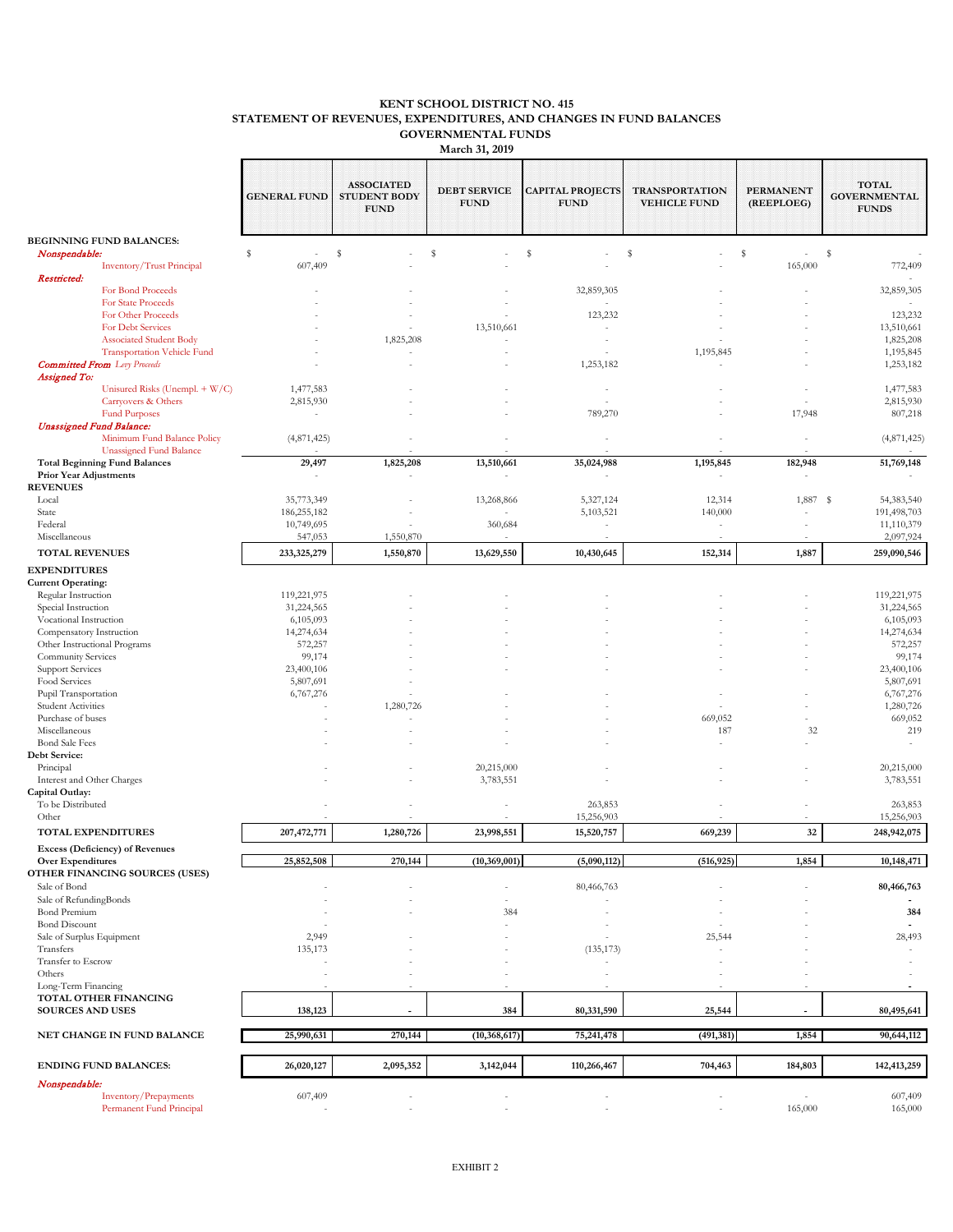#### **KENT SCHOOL DISTRICT NO. 415 STATEMENT OF REVENUES, EXPENDITURES, AND CHANGES IN FUND BALANCES GOVERNMENTAL FUNDS March 31, 2019**

|                                                  | <b>GENERAL FUND</b> | <b>ASSOCIATED</b><br><b>STUDENT BODY</b><br><b>FUND</b> | <b>DEBT SERVICE</b><br><b>FUND</b> | <b>CAPITAL PROJECTS</b><br><b>FUND</b> | <b>TRANSPORTATION</b><br><b>VEHICLE FUND</b> | <b>PERMANENT</b><br>(REEPLOEG) | <b>TOTAL</b><br><b>GOVERNMENTAL</b><br><b>FUNDS</b> |
|--------------------------------------------------|---------------------|---------------------------------------------------------|------------------------------------|----------------------------------------|----------------------------------------------|--------------------------------|-----------------------------------------------------|
| <b>Restricted for:</b> Assigned to Fund Purposes |                     |                                                         |                                    |                                        |                                              |                                |                                                     |
| <b>Bond Proceeds</b>                             |                     |                                                         |                                    | 103,345,238                            |                                              |                                | 103,345,238                                         |
| <b>State Proceeds</b>                            |                     |                                                         |                                    | 1,335,322                              |                                              |                                | 1,335,322                                           |
| <b>Other Purposes</b>                            |                     |                                                         |                                    | 124,699                                |                                              |                                | 124,699                                             |
| <b>Federal Proceeds</b>                          |                     |                                                         |                                    |                                        |                                              |                                |                                                     |
| Associated Student Body Fund                     |                     | 2,095,353                                               |                                    |                                        |                                              |                                | 2,095,353                                           |
| <b>Debt Service</b>                              |                     |                                                         | 3,142,043                          |                                        |                                              |                                | 3,142,043                                           |
| <b>Transportation Vehicle Fund</b>               |                     |                                                         |                                    |                                        | 704,464                                      |                                | 704,464                                             |
| Uninsured Risks & Self-Insurance                 | 1,477,583           |                                                         |                                    |                                        |                                              |                                | 1,477,583                                           |
| Carryovers and Others                            | 2,815,930           |                                                         |                                    |                                        |                                              |                                | 2,815,930                                           |
| <b>Committed From Levy Proceeds</b>              |                     |                                                         |                                    | 4,699,046                              |                                              |                                | 4,699,040                                           |
| <b>Assigned Fund Balance</b>                     |                     |                                                         | S                                  | 762,162 \$<br>S                        | $\sim$                                       | 19,803 \$<br>S                 | 781,965.00                                          |
| <b>Unassigned Fund Balance:</b>                  |                     |                                                         |                                    |                                        |                                              |                                |                                                     |
| Minimum Fund Balance Policy                      |                     |                                                         |                                    |                                        |                                              |                                |                                                     |
| <b>Unassigned Fund Balance</b>                   | 21,119,207          |                                                         |                                    |                                        |                                              |                                | 21,119,207                                          |
| TOTAL ENDING FUND BALANCES                       | 26,020,128<br>-S    | 2,095,353                                               | 3,142,043<br>-S                    | $110,266,467$ \$                       | 704,464                                      | 184,803                        | 142,413,258                                         |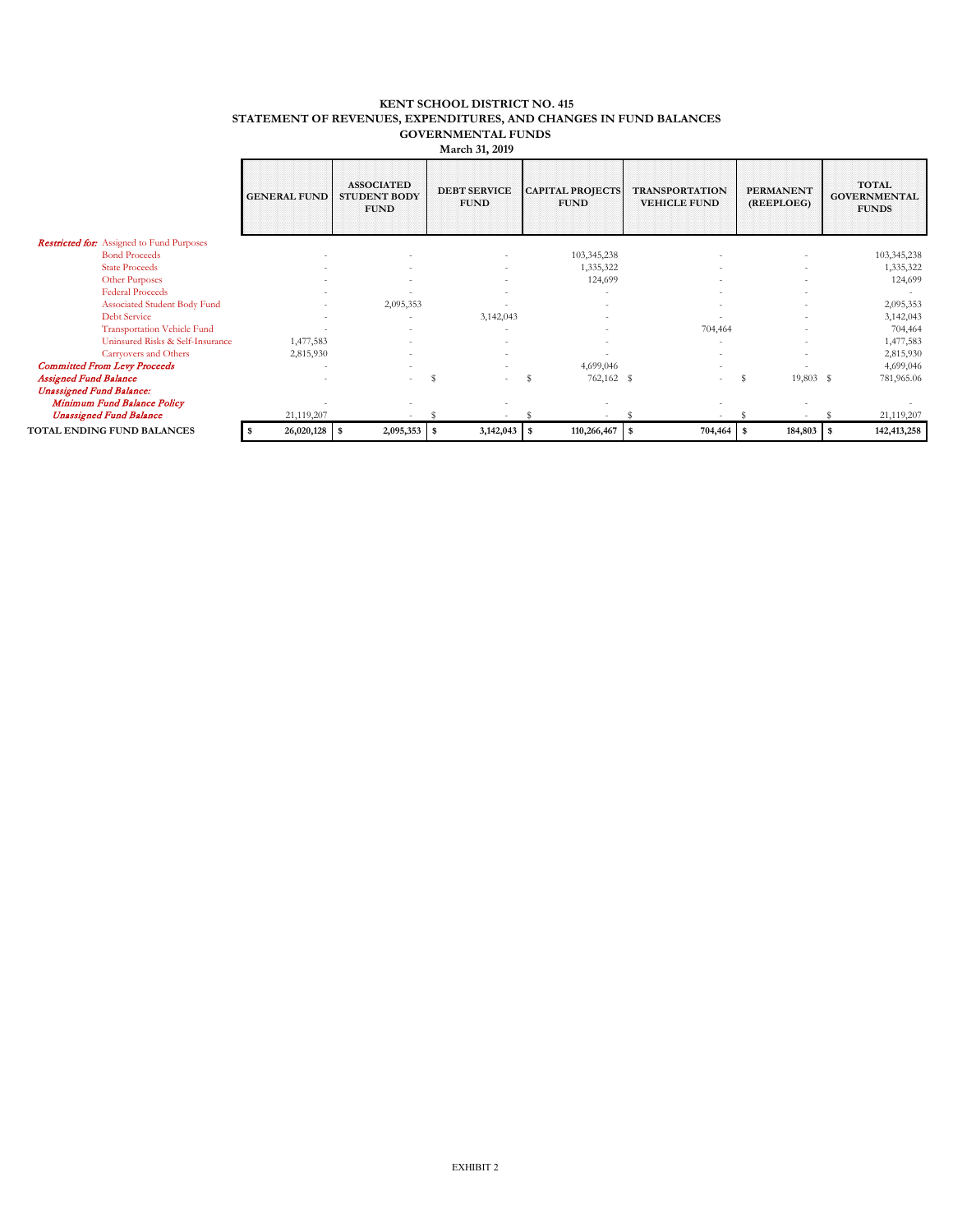#### **KENT SCHOOL DISTRICT NO. 415 STATEMENT OF REVENUES, EXPENDITURES AND CHANGES IN FUND BALANCES BUDGET AND ACTUAL GENERAL FUND**

|                                                                        | Amended       | <b>Current Month</b> | Year-To-Date       | Encumbrances   | <b>Balance</b>           | Percent        |
|------------------------------------------------------------------------|---------------|----------------------|--------------------|----------------|--------------------------|----------------|
|                                                                        | <b>Budget</b> |                      |                    |                |                          |                |
| <b>BEGINNING FUND BALANCES:</b>                                        |               |                      |                    |                |                          |                |
| Nonspendable:                                                          | \$<br>607,409 | \$<br>607,409        | \$<br>607,409      |                | \$                       | $100.00\%$     |
| Inventory<br>Restricted:                                               |               |                      |                    |                |                          |                |
| Uninsured Risks & Self Insurance                                       | 1,477,583     | 1,477,583            | 1,477,583          |                |                          | 100.00%        |
| Carryovers & Others                                                    | 2,815,930     | 2,815,930            | 2,815,930          |                |                          | 100.00%        |
| Assigned                                                               |               |                      |                    |                |                          | N/A            |
| <b>Unassigned Fund Balance:</b>                                        |               |                      |                    |                |                          |                |
| Minimum Fund Balance Policy                                            | (4,871,425)   | 18,789,485           | (4,871,425)        |                |                          | 100.00%        |
| <b>Unassigned Fund Balance</b><br><b>Total Beginning Fund Balances</b> | 29,497        | 23,690,406           | 29,497             |                | $\overline{a}$           | N/A<br>100.00% |
| Prior Year Adjustments                                                 |               |                      |                    |                |                          |                |
| <b>REVENUE</b>                                                         |               |                      |                    |                |                          |                |
| Local Taxes                                                            | 50,529,002    | 1,112,713            | 31,964,202         |                | 18,564,800               | 63.26%         |
| Local Non-Taxes                                                        | 5,911,000     | 714,048              | 3,809,147          |                | 2,101,854                | 64.44%         |
| State, General Purpose                                                 | 250,294,641   | 21,985,520           | 147,539,846        |                | 102,754,795              | 58.95%         |
| State, Special Purpose                                                 | 68,244,850    | 5,821,767            | 38,715,337         |                | 29,529,513               | 56.73%         |
| Federal, General Purpose                                               |               |                      |                    |                | $\overline{\phantom{a}}$ | N/A            |
| Federal, Special Purpose                                               | 26,041,067    | 1,596,509            | 10,749,695         |                | 15,291,372               | 41.28%         |
| Revenue from Other School Districts                                    | 40,000        |                      | 6,777              |                | 33,223                   | 16.94%         |
| Revenue from Other agencies/Assn.                                      | 740,000       | 43,624               | 540,277            |                | 199,723                  | $73.01\%$      |
| <b>Total Revenues</b>                                                  | 401,800,560   | 31,274,182           | 233,325,279        |                | 168,475,281              | 58.07%         |
| <b>EXPENDITURES</b>                                                    |               |                      |                    |                |                          |                |
| Regular Instruction                                                    | 216, 227, 582 | 15,980,491           | 119,221,975        | 6,087,700      | 90,917,907               | 57.95%         |
| Special Instruction                                                    | 52,407,789    | 4,855,086            | 31,224,565         | 7,238,688      | 13,944,536               | 73.39%         |
| Vocational Instruction                                                 | 15,519,776    | 866,899              | 6,105,093          | 869,736        | 8,544,946                | 44.94%         |
| Compensatory Education                                                 | 35,623,161    | 2,135,805            | 14,274,634         | 734,363        | 20,614,164               | 42.13%         |
| Other Instructional Programs                                           | 3,934,193     | 70,993               | 572,257            | 26,903         | 3,335,034                | 15.23%         |
| Community Services                                                     | 321,110       | 27,647               | 99,174             | $\overline{a}$ | 221,936                  | $30.88\%$      |
| <b>Support Services</b>                                                | 41,106,234    | 3,345,276            | 23,400,106         | 1,809,276      | 15,896,852               | $61.33\%$      |
| Food Services                                                          | 9,986,847     | 865,847              | 5,807,691          | 1,912,065      | 2,267,092                | 77.30%         |
| Pupil Transportation                                                   | 11,027,724    | 812,847              | 6,767,276          | 1,304,269      | 2,956,180                | 73.19%         |
| <b>Total Expenditures</b>                                              | 386, 154, 417 | 28,960,890           | 207, 472, 771      | 19,983,000     | 158,698,646              | 53.73%         |
| <b>Revenues less Expenditures</b>                                      | 15,646,143    | 2,313,292            | 25,852,509         |                |                          |                |
| OTHER FINANCING SOURCES (USES)                                         |               |                      |                    |                |                          |                |
| Sales of Surplus Equipment                                             | 15,000        |                      | 2,949              |                | 12,051                   | 19.66%         |
| Transfers                                                              | 350,000       | 16,430               | 135,173            |                | 214,827                  | 38.62%         |
|                                                                        |               |                      |                    |                |                          |                |
| TOTAL OTHER FIN.SOURCES (USES)                                         | 365,000       | 16,430               | 138,123            |                | 226,878                  | 37.84%         |
| <b>ENDING FUND BALANCES:</b>                                           | 16,040,640    | 26,020,128           | 26,020,128         |                |                          |                |
| Nonspendable:                                                          |               |                      |                    |                |                          |                |
| Inventory                                                              | 750,000       | 607,409              | 607,409            |                |                          |                |
| Restricted:                                                            |               |                      |                    |                |                          |                |
| Uninsured Risks & Self-Insurance                                       | 1,325,000     | 1,477,583            | 1,477,583          |                |                          |                |
| Carryovers & Others                                                    | 1,300,000     | 2,815,930            | 2,815,930          |                |                          |                |
| Assigned                                                               |               |                      |                    |                |                          |                |
| <b>Unassigned Fund Balance:</b>                                        |               |                      |                    |                |                          |                |
| <b>Unassigned Fund Balance</b>                                         | 12,665,640    | 21,119,207           | 21,119,207         |                |                          |                |
| Unassigned Minimum Fund Bal Policy                                     |               |                      |                    |                |                          |                |
| <b>Total Ending Fund Balances</b>                                      | \$16,040,640  | 26,020,128<br>\$     | 26,020,128<br>- \$ |                |                          |                |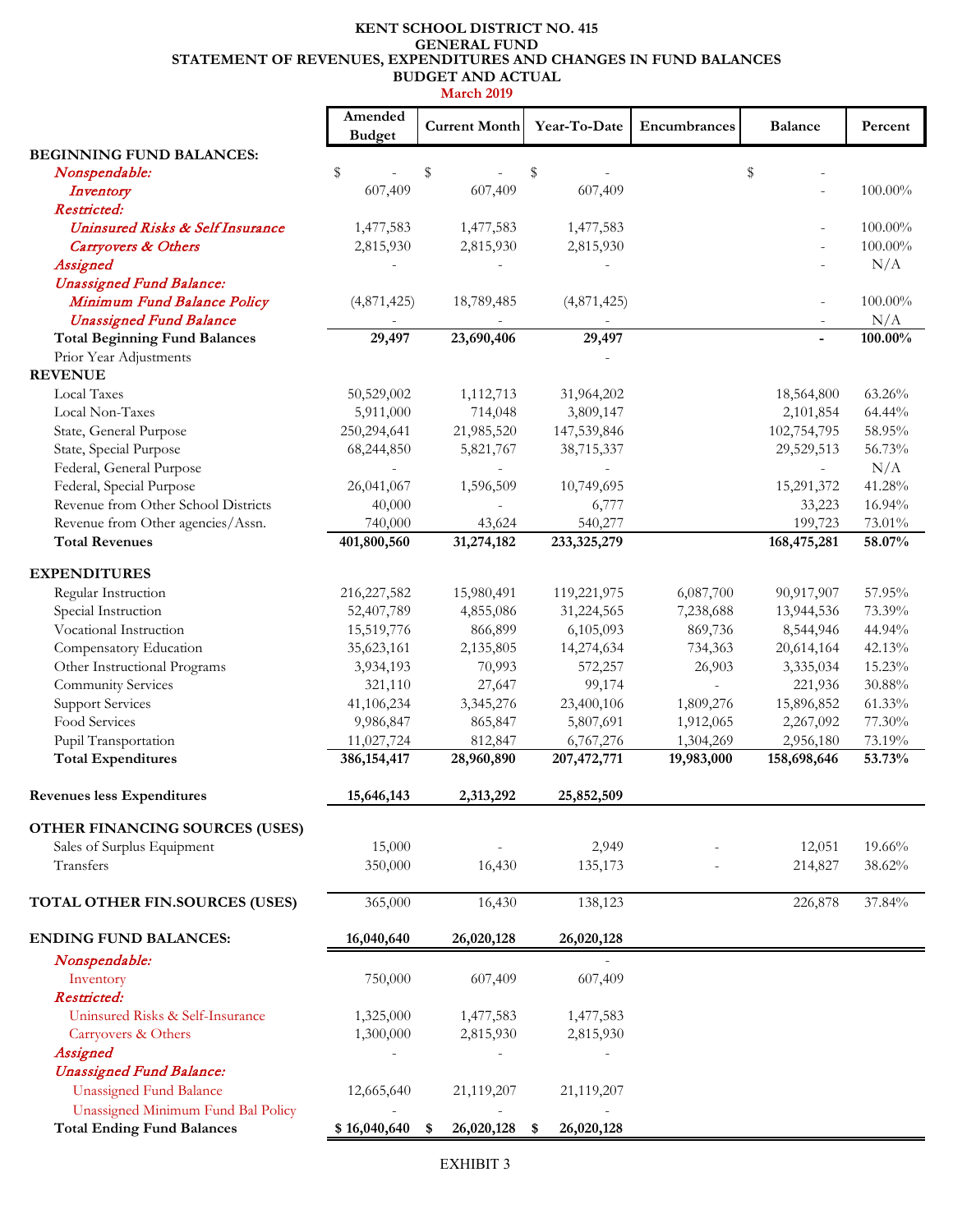## **KENT SCHOOL DISTRICT NO. 415 ASSOCIATED STUDENT BODY FUND**

**STATEMENT OF REVENUES, EXPENDITURES AND CHANGES IN FUND BALANCES**

**BUDGET AND ACTUAL**

|                                                | <b>Adopted Budget</b> | <b>Current Month</b> | Year-To-Date | Encumbrances | <b>Balance</b> | Percent |
|------------------------------------------------|-----------------------|----------------------|--------------|--------------|----------------|---------|
| BEGINNING RESTRICTED FUND BALANCE              |                       |                      |              |              |                |         |
| <b>Restricted Fund Balance</b>                 | 1,709,668             | 2,139,298            | 1,825,208    |              | (115,540)      | 106.76% |
| <b>Total Beginning Restricted Fund Balance</b> | 1,709,668             | 2,139,298            | 1,825,208    |              | (115, 540)     | 106.76% |
| <b>REVENUE</b>                                 |                       |                      |              |              |                |         |
| General Student Body                           | 1,243,915             | 84,675               | 607,861      |              | 636,054        | 48.87%  |
| Athletics                                      | 768,776               | 38,024               | 302,498      |              | 466,278        | 39.35%  |
| Classes                                        | 182,595               | 4,163                | 19,531       |              | 163,064        | 10.70%  |
| Clubs                                          | 1,478,154             | 114,532              | 600,187      |              | 877,967        | 40.60%  |
| Private Monies                                 | 115,700               | 3,499                | 20,793       |              | 94,907         | 17.97%  |
| <b>Total Revenues</b>                          | 3,789,140             | 244,893              | 1,550,870    |              | 2,238,270      | 40.93%  |
| <b>EXPENDITURES</b>                            |                       |                      |              |              |                |         |
| General Student Body                           | 943,871               | 50,979               | 326,888      | 124,669      | 492,314        | 47.84%  |
| Athletics                                      | 1,241,259             | 76,528               | 439,543      | 58,706       | 743,010        | 40.14%  |
| Classes                                        | 162,791               | 16,923               | 39,950       | 24,525       | 98,316         | 39.61%  |
| Clubs                                          | 1,506,630             | 143,920              | 469,606      | 66,055       | 970,969        | 35.55%  |
| Private Monies                                 | 110,500               | 488                  | 4,739        |              | 105,761        | 4.29%   |
| <b>Total Expenditures</b>                      | 3,965,051             | 288,838              | 1,280,726    | 273,955      | 2,410,370      | 39.21%  |
| <b>Revenues less Expenditures</b>              | (175, 911)            | (43, 945)            | 270,144      |              |                |         |
| Nonspendable:                                  |                       |                      |              |              |                |         |
| Prepaid Items                                  |                       |                      |              |              |                |         |
| <b>Restricted for Fund Purposes</b>            | 1,533,757             | 43,945               | 2,095,353    |              |                |         |
| TOTAL ENDING FUND BALANCE                      | 1,533,757             | 2,095,353            | 2,095,353    |              |                |         |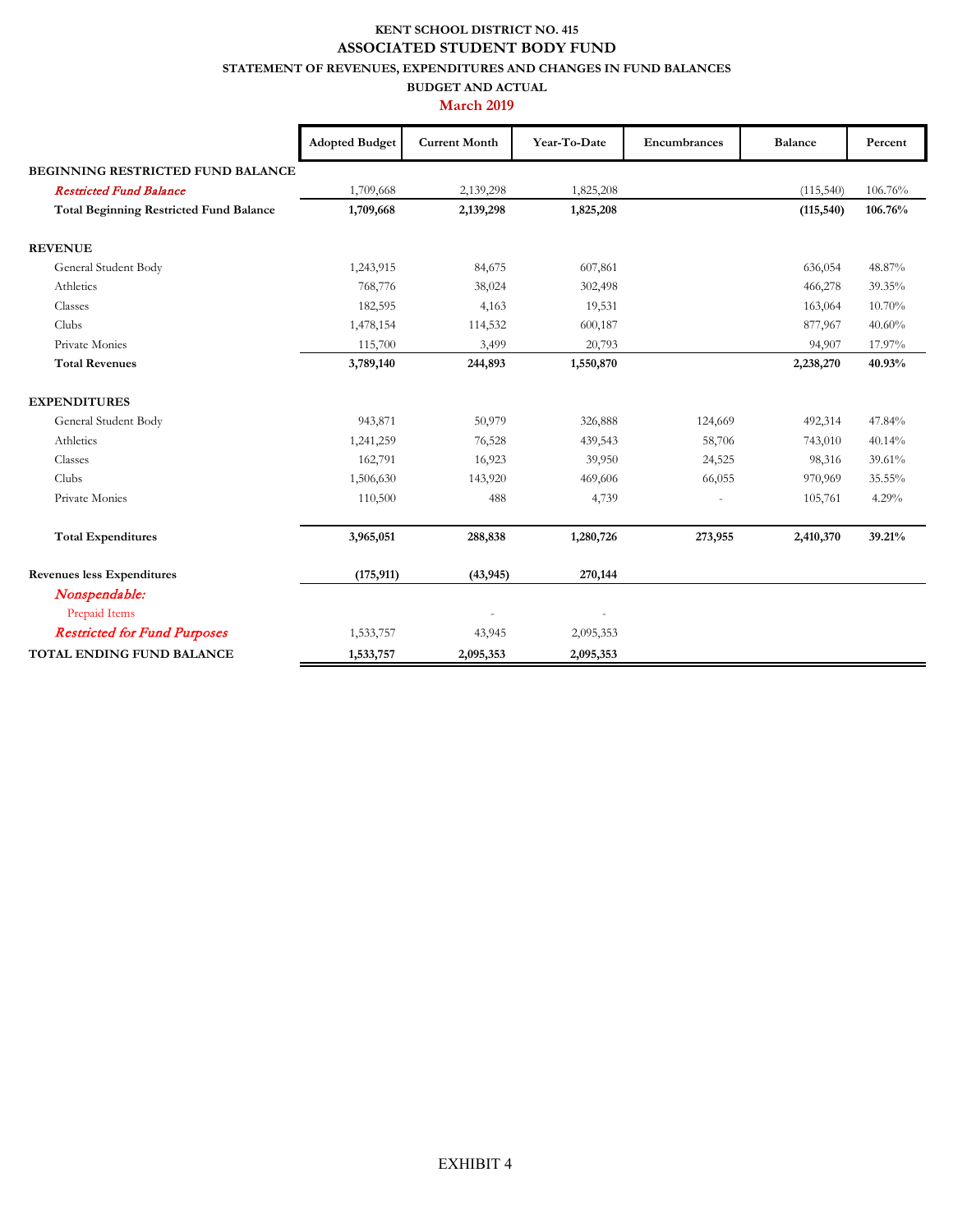#### **KENT SCHOOL DISTRICT NO. 415 STATEMENT OF REVENUES, EXPENDITURES AND CHANGES IN FUND BALANCES DEBT SERVICE FUND**

#### **BUDGET AND ACTUAL**

|                                                | <b>Adopted Budget</b> | <b>Current Month</b> | Year-To-Date | Encumbrances             | <b>Balance</b>           | Percent   |
|------------------------------------------------|-----------------------|----------------------|--------------|--------------------------|--------------------------|-----------|
| <b>BEGINNING RESTRICTED FUND BALANCE:</b>      |                       |                      |              |                          |                          |           |
| <b>Restricted Fund Balance</b>                 | 13,536,870            | 1,784,603            | 13,510,661   |                          | 26,209                   | 99.81%    |
| <b>Total Beginning Restricted Fund Balance</b> | 13,536,870            | 1,784,603            | 13,510,661   |                          | 26,209                   | 99.81%    |
| <b>REVENUE</b>                                 |                       |                      |              |                          |                          |           |
| <b>Local Taxes</b>                             | 39,116,343            | 994,222              | 13,166,620   |                          | 25,949,723               | 33.66%    |
| Local Non-Taxes                                | 205,000               | 2,572                | 102,246      |                          | 102,754                  | 49.88%    |
| General Purpose Federal                        | 769,050               | 360,684              | 360,684      |                          | 408,366                  | 46.90%    |
| <b>Total Revenues</b>                          | 40,090,393            | 1,357,479            | 13,629,550   |                          | 26,460,843               | 34.00%    |
| <b>EXPENDITURES</b>                            |                       |                      |              |                          |                          |           |
| Matured Bond Expenditures                      | 20,215,000            |                      | 20,215,000   |                          | $\sim$                   | 100.00%   |
| Interest (bond + Interfund)                    | 7,134,216             |                      | 3,779,219    | $\overline{\phantom{a}}$ | 3,354,997                | 52.97%    |
| <b>Investment Fees</b>                         | ÷,                    | 38                   | 4,332        |                          | (4, 332)                 | N/A       |
| <b>Underwriter Fees</b>                        | 350,000               |                      |              |                          | 350,000                  | $0.00\%$  |
| <b>Bond Transfer Fees</b>                      | 25,000                |                      |              |                          | 25,000                   | $0.00\%$  |
| <b>Total Expenditures</b>                      | 27,724,216            | 38                   | 23,998,551   | $\overline{\phantom{a}}$ | 3,725,665                | 86.56%    |
| <b>Revenues less Expenditures</b>              | 12,366,177            | 1,357,441            | (10,369,000) |                          |                          | $-83.85%$ |
| OTHER FINANCING SOURCES/(USES)                 |                       |                      |              |                          |                          |           |
| <b>Bond Premium</b>                            | $\bar{a}$             |                      | 384          |                          |                          | N/A       |
| Sales of Refunding bonds                       |                       |                      |              |                          |                          | N/A       |
| Transfers                                      | 568,558               |                      |              |                          |                          | $0.00\%$  |
| <b>Bond Issuance Costs</b>                     |                       |                      |              |                          |                          | N/A       |
| <b>Escrow Payment</b>                          |                       | $\sim$               | ÷            |                          | $\overline{\phantom{a}}$ | N/A       |
| TOTAL OTHER FIN. SOURCES/(USES)                | 568,558               | $\blacksquare$       | 384          | $\overline{a}$           | $\blacksquare$           | 0.07%     |
| <b>ENDING RESTRICTED FUND BALANCE</b>          | 26,471,605            | 3,142,043            | 3,142,043    |                          |                          |           |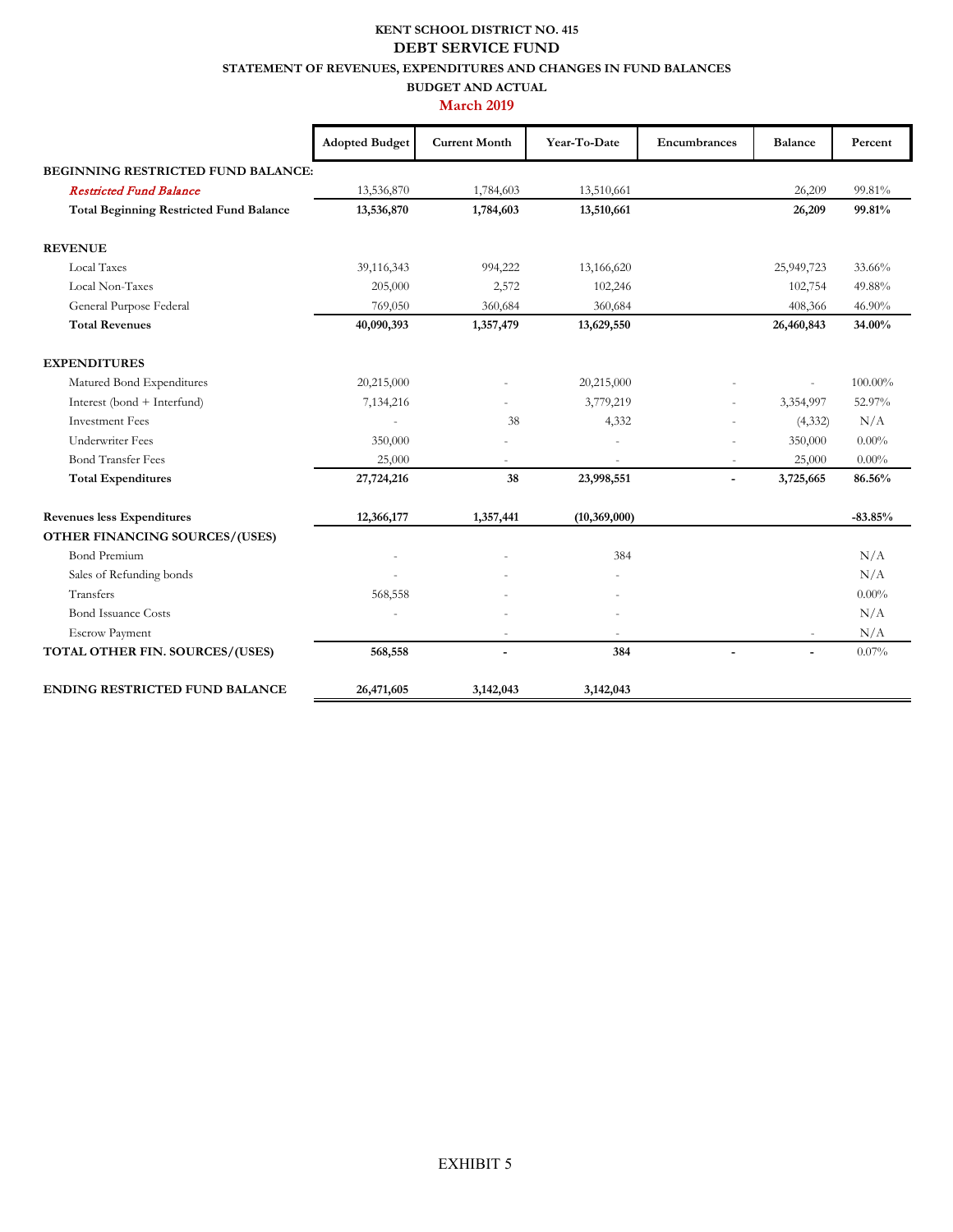#### **KENT SCHOOL DISTRICT NO. 415 STATEMENT OF REVENUES, EXPENDITURES AND CHANGES IN FUND BALANCES BUDGET AND ACTUAL CAPITAL PROJECTS FUND**

|                                                 | <b>Adopted Budget</b> | <b>Current Month</b> | Year-To-Date | Encumbrances   | <b>Balance</b>           | Percent  |
|-------------------------------------------------|-----------------------|----------------------|--------------|----------------|--------------------------|----------|
| BEGINNING RESTRICTED FUND BALANCES:             |                       |                      |              |                |                          |          |
| <b>Restricted For:</b>                          |                       |                      |              |                |                          |          |
| Arbitrage                                       |                       |                      |              |                |                          | N/A      |
| <b>Bond Proceeds</b>                            | 37,450,000            | 104,530,643          | 32,859,305   |                | 4,590,695                | 87.74%   |
| <b>State Proceeds</b>                           | 219,200               | 1,334,711            |              |                | 219,200                  | $0.00\%$ |
| <b>Other Proceeds</b>                           | 123,000               | 124,454              | 123,232      |                | (232)                    | 100.19%  |
| <b>School Construction</b>                      |                       |                      |              |                |                          | N/A      |
| <b>Committed from Levy Proceeds</b>             | 7,900,000             | 4,278,173            | 1,253,182    |                | 6,646,818                | 15.86%   |
| <b>Assigned to Fund Purposes</b>                | 1,740,000             | 763,376              | 789,270      |                | 950,730                  | 45.36%   |
| <b>Total Beginning Restricted Fund Balances</b> | 47,432,200            | 111,031,356          | 35,024,988   |                | 4,809,663                | 73.84%   |
| <b>REVENUE</b>                                  |                       |                      |              |                |                          |          |
| Local Taxes                                     | 14,320,800            | 516,075              | 4,335,967    |                | 9,984,833                | 30.28%   |
| Local Non-Taxes                                 | 2,130,300             | 300,188              | 991,157      |                | 1,139,143                | 46.53%   |
| State, General Purpose                          |                       |                      |              |                | ÷.                       | N/A      |
| State, Special Purpose                          | 1,750,000             |                      | 5,103,521    | ×,             | (3,353,521)              | 291.63%  |
| <b>Total Revenues</b>                           | 18,201,100            | 816,262              | 10,430,645   | $\blacksquare$ | 7,770,455                | 57.31%   |
| <b>EXPENDITURES</b>                             |                       |                      |              |                |                          |          |
| Undistributed                                   |                       | 49,064               | 263,853      | 1,208          | (265, 061)               | N/A      |
| <b>Sites</b>                                    | 8,564,896             | 305,255              | 5,230,951    | 2,404,907      | 929,038                  | 89.15%   |
| <b>Buildings</b>                                | 52,050,949            | 1,083,805            | 7,235,792    | 17,317,663     | 27,497,495               | 47.17%   |
| Equipment                                       | 16,419,944            | 126,597              | 2,322,303    | 3,056,685      | 11,040,956               | 32.76%   |
| Energy                                          |                       |                      |              |                | $\overline{\phantom{a}}$ | N/A      |
| Sales & Leases Expenditures                     | 4,000                 |                      | 1,195        |                | 2,805                    | 29.87%   |
| <b>Bond Issuance Expenditures</b>               | 1,200,000             |                      | 466,663      |                | 733,338                  | 38.89%   |
| Arbitrage Rebate                                |                       |                      |              |                |                          | N/A      |
| Capital Outlay                                  |                       |                      |              |                |                          | N/A      |
| <b>Total Expenditures</b>                       | 78,239,789            | 1,564,721            | 15,520,757   | 22,780,462     | 39,938,570               | 48.95%   |

| <b>Revenues less Expenditures</b>            | (60, 038, 689)     | (748, 459)               | (5,090,112) | 8.48%   |
|----------------------------------------------|--------------------|--------------------------|-------------|---------|
| OTHER FINANCING SOURCES/(USES)               |                    |                          |             |         |
| Sales of Bonds                               | 60,000,000         |                          | 80,466,763  | 134.11% |
| <b>Bond Premium</b>                          |                    |                          |             | N/A     |
| <b>Bond Discount</b>                         |                    |                          |             | N/A     |
| Transfers                                    | (350,000)          | (16, 430)                | (135, 173)  | 38.62%  |
| Sales of Property                            |                    | $\overline{\phantom{a}}$ |             | N/A     |
| TOTAL OTHER FIN. SOURCES/(USES)              | 59,650,000         | (16, 430)                | 80,331,590  |         |
| <b>ENDING RESTRICTED FUND BALANCES:</b>      | 47,043,511         | 110,266,467              | 110,266,467 |         |
| <b>Restricted For:</b>                       |                    |                          |             |         |
| Arbitrage                                    |                    |                          |             |         |
| <b>Bond Proceeds</b>                         | 40,450,000         | 103,345,238              | 103,345,238 |         |
| <b>State Proceeds</b>                        | 969,200            | 1,335,322                | 1,335,322   |         |
| <b>Other Proceeds</b>                        | 125,000            | 124,699                  | 124,699     |         |
| <b>School Construction</b>                   |                    | $\overline{\phantom{a}}$ |             |         |
| Committed from Levy Proceeds                 | 3,788,000          | 4,699,046                | 4,699,046   |         |
| <b>Assigned to Fund Purposes</b>             | 1,711,311          | 762,162                  | 762,162     |         |
| <b>Unassigned Fund Balance</b>               |                    |                          |             |         |
| <b>Total Ending Restricted Fund Balances</b> | 47,043,511<br>- \$ | 110,266,467<br>- \$      | 110,266,467 |         |
|                                              |                    | <b>EXHIBIT 6</b>         |             |         |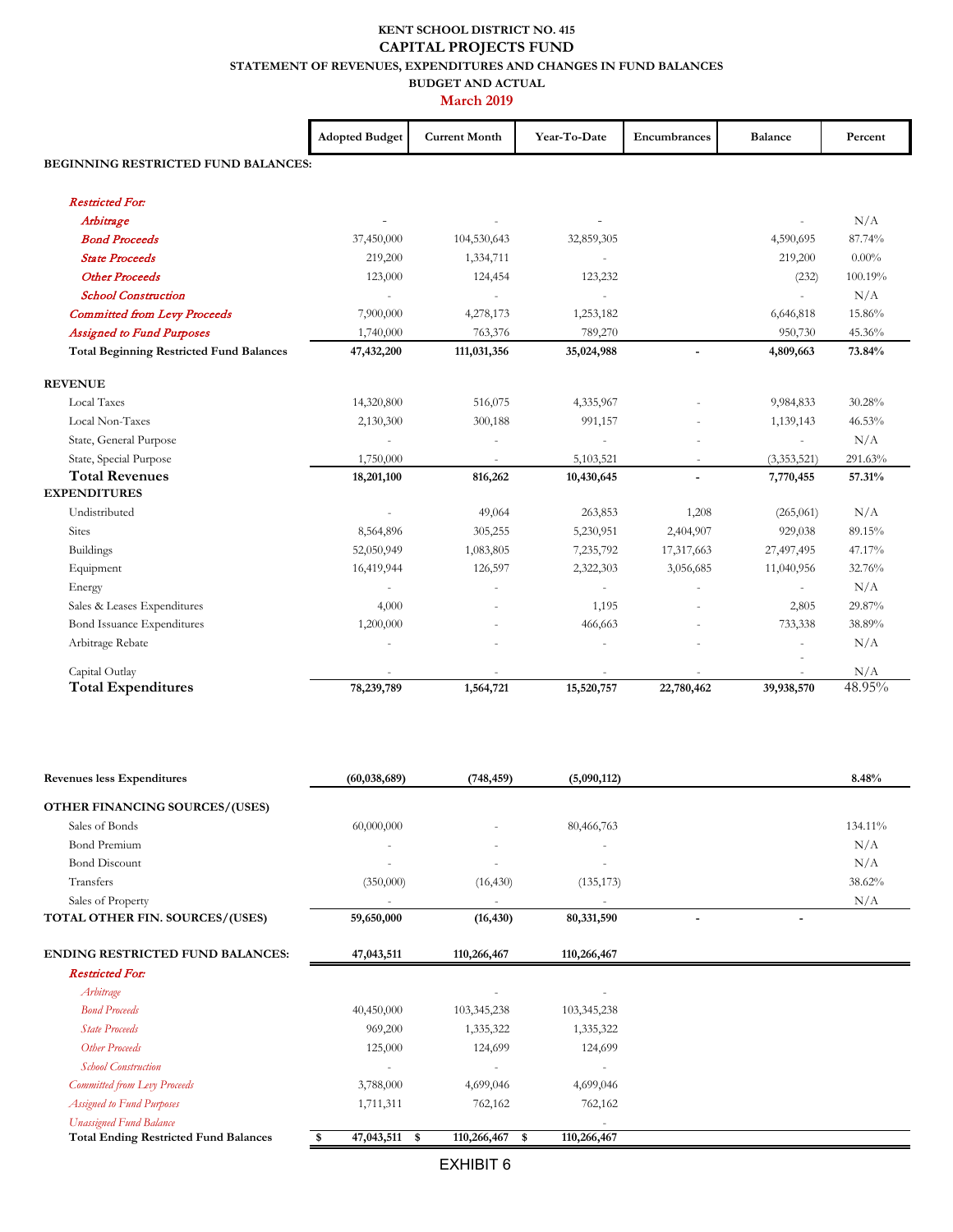## **KENT SCHOOL DISTRICT NO. 415 TRANSPORTATION VEHICLE FUND**

**STATEMENT OF REVENUES, EXPENDITURES AND CHANGES IN FUND BALANCES**

**BUDGET AND ACTUAL**

|                                                | <b>Adopted Budget</b> | <b>Current Month</b> | Year-To-Date | Encumbrances | <b>Balance</b>           | Percent  |
|------------------------------------------------|-----------------------|----------------------|--------------|--------------|--------------------------|----------|
| <b>BEGINNING RESTRICTED FUND BALANCE:</b>      |                       |                      |              |              |                          |          |
| <b>Restricted Fund Balance</b>                 | 1,209,586             | 1,208,376            | 1,195,845    |              | 13,741                   | 98.86%   |
| <b>Total Beginning Restricted Fund Balance</b> | 1,209,586             | 1,208,376            | 1,195,845    |              | 13,741                   | 98.86%   |
| Prior Year Adjustments                         |                       |                      |              |              |                          |          |
| <b>REVENUE</b>                                 |                       |                      |              |              |                          |          |
| <b>Investment Earnings</b>                     | 12,600                | 2,071                | 12,314       |              | 286                      | 97.73%   |
| Special Purpose-Unassigned                     | 140,000               |                      |              |              | 140,000                  | $0.00\%$ |
| Transportation Reimbursement-Deprec.           | 1,100,000             | 140,000              | 140,000      |              | 960,000                  | 12.73%   |
| Long-Term Financing                            | $\sim$                | $\sim$               | $\sim$       |              | $\sim$                   | N/A      |
| <b>Total Revenues</b>                          | 1,252,600             | 142,071              | 152,314      |              | 1,100,286                | 12.16%   |
| <b>EXPENDITURES</b>                            |                       |                      |              |              |                          |          |
| Equipment Purchases/Bus Rebuild                | 690,000               | 645,952              | 669,052      |              | 20,948                   | 96.96%   |
| Other                                          |                       | 31                   | 187          |              | (187)                    | N/A      |
| <b>Bond Sale Fees</b>                          |                       |                      |              |              | $\overline{\phantom{a}}$ |          |
| Transfers                                      | 568,558               |                      |              |              | 568,558                  | $0.00\%$ |
| <b>Total Expenditures</b>                      | 1,258,558             | 645,983              | 669,239      |              | 589,319                  | 53.18%   |
| <b>Revenues less Expenditures</b>              | (5,958)               | (503, 912)           | (516, 925)   |              | 510,967                  | 8676.15% |
| OTHER FINANCING SOURCES/(USES)                 |                       |                      |              |              |                          |          |
| Sales of Buses                                 | 30,000                |                      | 25,544       |              |                          |          |
| Sale of Bonds                                  |                       | $\blacksquare$       |              |              |                          |          |
| TOTAL OTHER FIN. SOURCES/(USES)                | 30,000                | ٠                    | 25,544       |              |                          |          |
| <b>ENDING RESTRICTED FUND BALANCE</b>          | 1,233,628             | 704,464              | 704,464      |              |                          |          |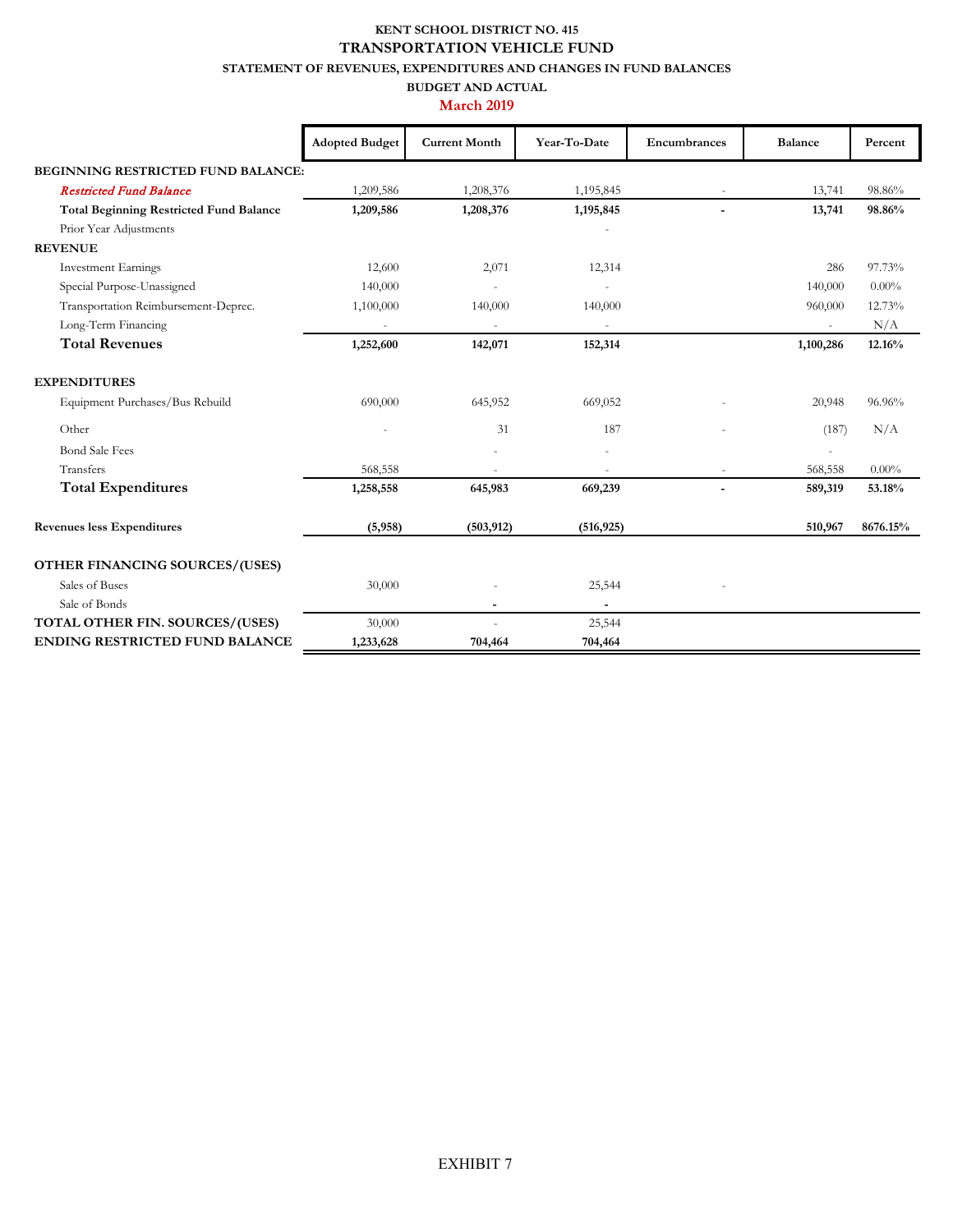#### **KENT SCHOOL DISTRICT NO. 415 TRANSPORTATION VEHICLE FUND**

**STATEMENT OF REVENUES, EXPENDITURES AND CHANGES IN FUND BALANCES**

#### **BUDGET AND ACTUAL March 2019**

|                                                        | <b>Adopted Budget</b> | <b>Current Month</b> | Year-To-Date   | Encumbrances             | <b>Balance</b> | Percent  |
|--------------------------------------------------------|-----------------------|----------------------|----------------|--------------------------|----------------|----------|
| <b>BEGINNING RESTRICTED FUND BALANCE:</b>              |                       |                      |                |                          |                |          |
| <b>Restricted Fund Balance</b>                         | 1,209,586             | 1,208,376            | 1,195,845      |                          | 13,741         | 98.86%   |
| <b>Total Beginning Restricted Fund Balance</b>         | 1,209,586             | 1,208,376            | 1,195,845      | $\overline{\phantom{0}}$ | 13,741         | 98.86%   |
| Prior Year Adjustments                                 |                       |                      |                |                          |                |          |
| <b>REVENUE</b>                                         |                       |                      |                |                          |                |          |
| <b>Investment Earnings</b>                             | 12,600                | 2,071                | 12,314         |                          | 286            | 97.73%   |
| Special Purpose-Unassigned                             | 140,000               | 140,000              | 140,000        |                          | ä,             | 100.00%  |
| Transportation Reimbursement-Deprec.                   | 1,100,000             |                      |                |                          | 1,100,000      | $0.00\%$ |
| Long-Term Financing                                    |                       |                      |                |                          | ä,             | N/A      |
| <b>Total Revenues</b>                                  | 1,252,600             | 142,071              | 152,314        |                          | 1,100,286      | 12.16%   |
| <b>EXPENDITURES</b><br>Equipment Purchases/Bus Rebuild | 690,000               | 645,952              | 669,052        |                          | 20,948         | 96.96%   |
| Other                                                  |                       | 31                   | 187            |                          | (187)          | N/A      |
| <b>Bond Sale Fees</b>                                  |                       |                      |                |                          |                |          |
| Transfers                                              | 568,558               |                      |                |                          | 568,558        | $0.00\%$ |
| <b>Total Expenditures</b>                              | 1,258,558             | 645,983              | 669,239        |                          | 589,319        | 53.18%   |
| <b>Revenues less Expenditures</b>                      | (5,958)               | (503, 912)           | (516, 925)     |                          | 510,967        | 8676.15% |
| <b>OTHER FINANCING SOURCES/(USES)</b>                  |                       |                      |                |                          |                |          |
| Sales of Buses                                         | 30,000                |                      | 25,544         |                          |                |          |
| Sale of Bonds                                          |                       | $\blacksquare$       | $\blacksquare$ |                          |                |          |
| <b>TOTAL OTHER FIN. SOURCES/(USES)</b>                 | 30,000                |                      | 25,544         |                          |                |          |
| <b>ENDING RESTRICTED FUND BALANCE</b>                  | 1,233,628             | 704,464              | 704,464        |                          |                |          |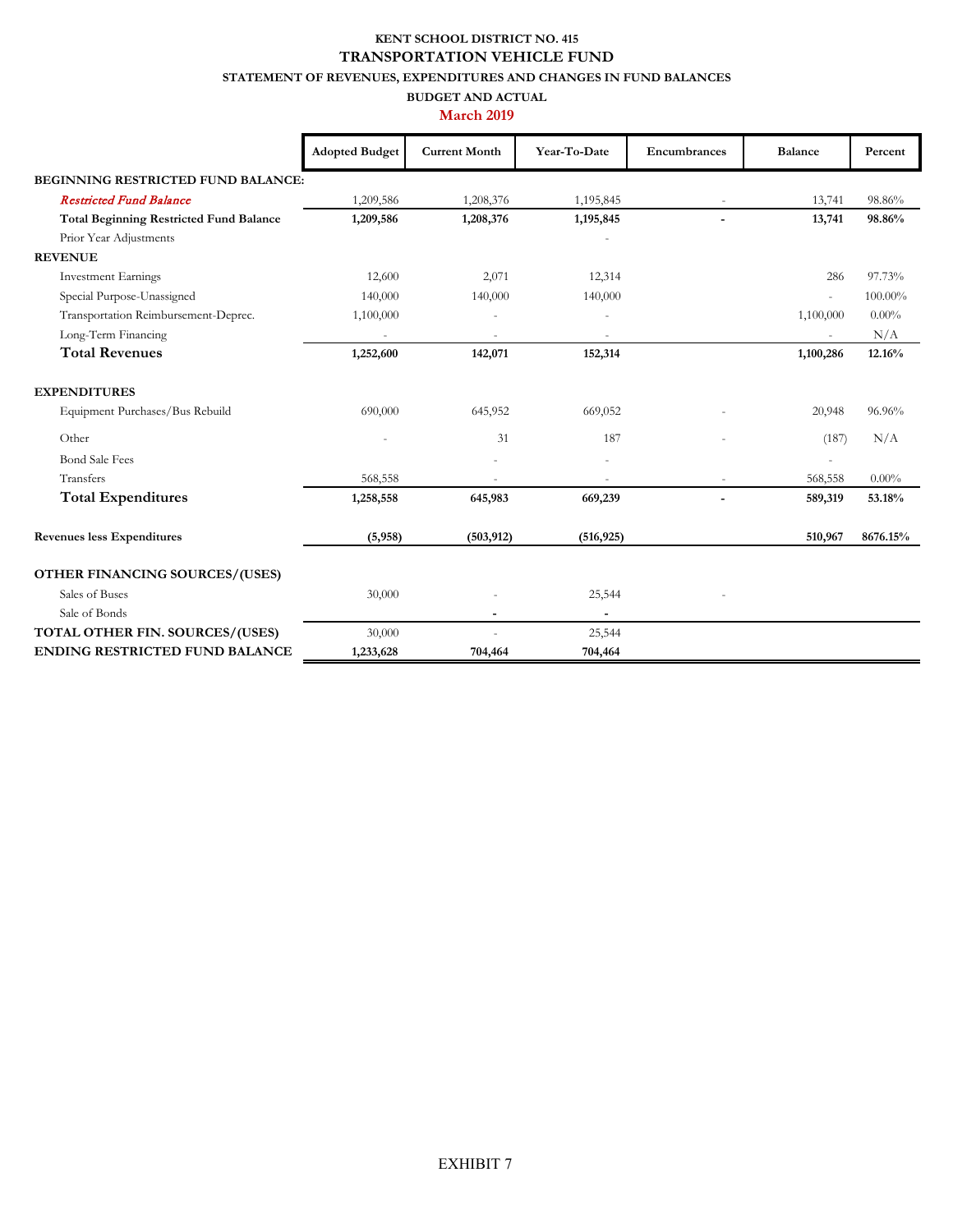#### **KENT SCHOOL DISTRICT NO. 415 Financial Analysis Report September 1, 2018 Thru March 31, 2019**

## **Percent Actual Revenues to Budget General Fund**

|       | <b>SEP</b> | OCT   | NOV   | DEC   | JAN   | FEB   | MAR   | APR   | MAY   | JUN   | JUL   | AUG-                     |
|-------|------------|-------|-------|-------|-------|-------|-------|-------|-------|-------|-------|--------------------------|
| 15/16 | 6.71       | 21.12 | 26.65 | 33.29 | 39.23 | 45.97 | 53.03 | 69.20 | 75.03 | 79.56 | 87.07 | 95.64                    |
| 16/17 | 6.30       | 20.43 | 26.06 | 32.48 | 38.66 | 45.14 | 52.22 | 68.03 | 73.57 | 78.13 | 85.48 | 94.25                    |
| 17/18 | 6.05       | 20.51 | 26.37 | 33.03 | 39.77 | 46.79 | 53.97 | 69.30 | 75.11 | 80.20 | 87.87 | 96.50                    |
| 18/19 | 7.51       | 21.57 | 27.21 | 35.63 | 42.62 | 50.29 | 58.07 | -     | -     |       |       | $\overline{\phantom{0}}$ |



**General Fund Percent Actual Expenditures to Budget**

|       | <b>SEP</b> | ост   | <b>NOV</b> | DEC   | JAN   | <b>FEB</b> | <b>MAR</b> | APR   | MAY   | <b>JUN</b> | JUL   | AUG   |
|-------|------------|-------|------------|-------|-------|------------|------------|-------|-------|------------|-------|-------|
| 15/16 | 11.86      | 20.65 | 29.84      | 37.30 | 46.67 | 49.54      | 57.81      | 65.85 | 73.74 | 82.17      | 90.66 | 98.79 |
| 16/17 | 7.99       | 16.30 | 25.75      | 33.61 | 41.43 | 49.68      | 57.84      | 66.20 | 74.08 | 82.02      | 90.52 | 97.99 |
| 17/18 | 7.31       | 15.20 | 25.19      | 32.90 | 41.09 | 48.71      | 57.32      | 65.62 | 73.59 | 81.96      | 90.07 | 98.18 |
| 18/19 | 6.98       | 14.87 | 24.20      | 31.07 | 38.99 | 46.23      | 53.73      |       | -     | -          | -     |       |



#### **General Fund**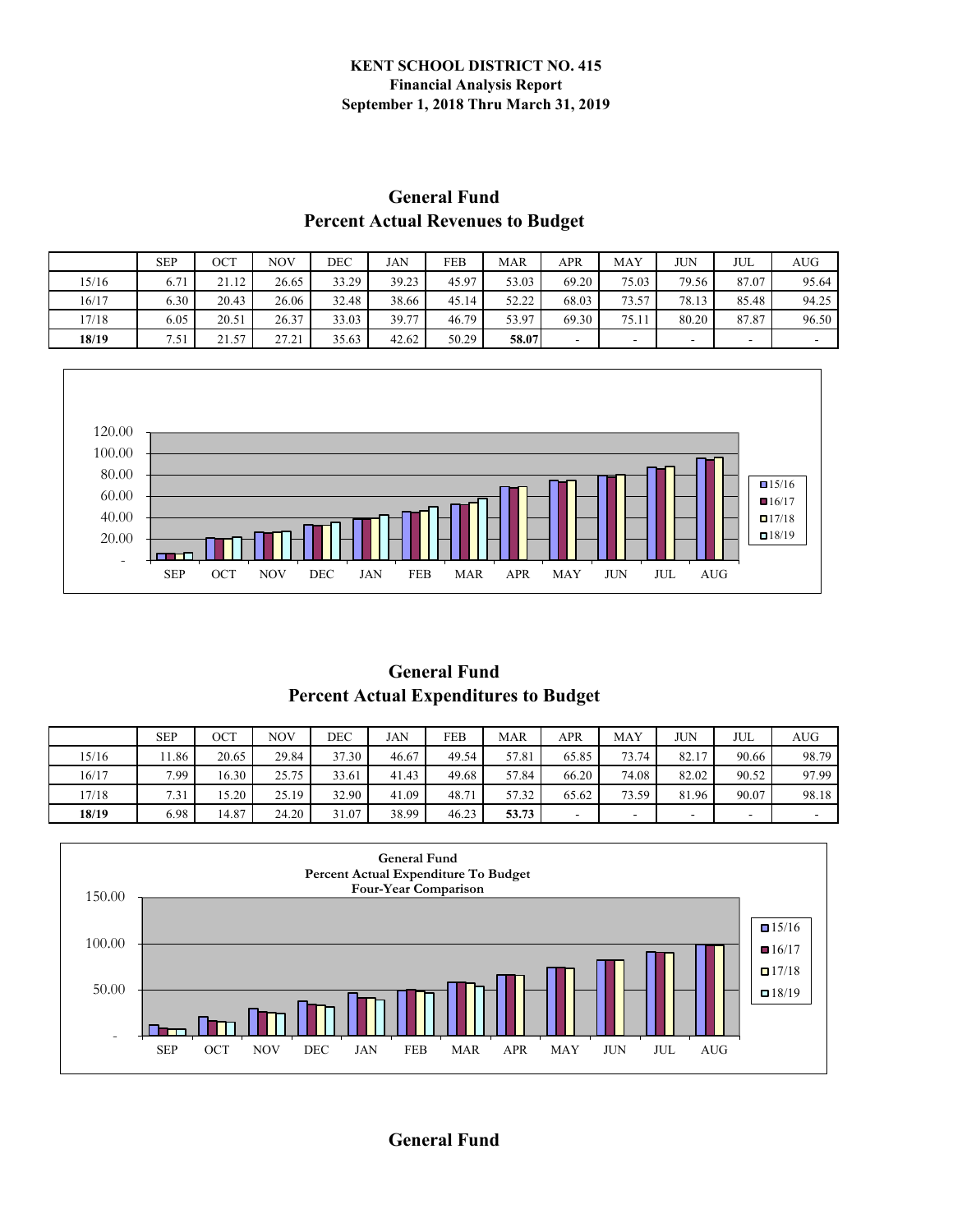#### **KENT SCHOOL DISTRICT NO. 415 Financial Analysis Report September 1, 2018 Thru March 31, 2019**

## **Net Cash & Investment Balances**

|       | In Million |        |        |        |        |        |            |        |        |        |        |            |  |
|-------|------------|--------|--------|--------|--------|--------|------------|--------|--------|--------|--------|------------|--|
|       | <b>SEP</b> | OCT    | NOV    | DEC    | JAN    | FEB    | <b>MAR</b> | APR    | MAY    | JUN    | JUL    | <b>AUG</b> |  |
| 15/16 | 22.310     | 39.745 | 24.363 | 20.112 | 17.054 | 12.955 | 9.642      | 36.464 | 30.162 | 17.762 | 14.392 | 11.755     |  |
| 16/17 | 6.747      | 31.163 | 20.031 | 8.586  | 7.933  | 6.687  | 7.808      | 34.303 | 27.236 | 5.441  | 1.539  | 1.382      |  |
| 17/18 | 16.110     | 40.621 | 32.968 | 19.092 | 19.381 | 17.570 | 13.438     | 21.014 | 17.805 | 16.740 | 15.892 | 5.668      |  |
| 18/19 | 21.530     | 52.424 | 43.692 | 40.045 | 42.535 | 45.402 | 38.242     |        |        |        |        |            |  |



#### **13-Month Cash Position Analysis In Million General Fund**

|               | $Mar-18$ | Apr- $18$ | $Mav-18$ | $Jun-18$ | Jul-18   | Aug- $18$ | $Sen-18$ | $Oct-18$ | $Nov-18$ | $Dec-18$ | $Jan-19$       | Feb-19 | $Mar-19$ |
|---------------|----------|-----------|----------|----------|----------|-----------|----------|----------|----------|----------|----------------|--------|----------|
| Liabilities*  | 27.485   | 9.107     | 12.894   | 22.377   | 22.389   | 12.594    | .750     | 22.243   | 24.517   | 17.742   | 22.533<br>---- | 22.603 | 13.204   |
| Encumbrances  | 3.994    | 1.232     | 9.408    | 6.865    | 5.124    | 0.395     | 16.128   | 21.236   | 20.360   | 28.506   | 24.179         | 22.069 | 19.998   |
| Uncommitted** | (28.041) | 0.675     | (4.497)  | (12.503) | (11.621) | (7.321)   | (16.349) | 8.945    | (1.185)  | (6.203)  | (4.197)        | 0.729  | 5.041    |